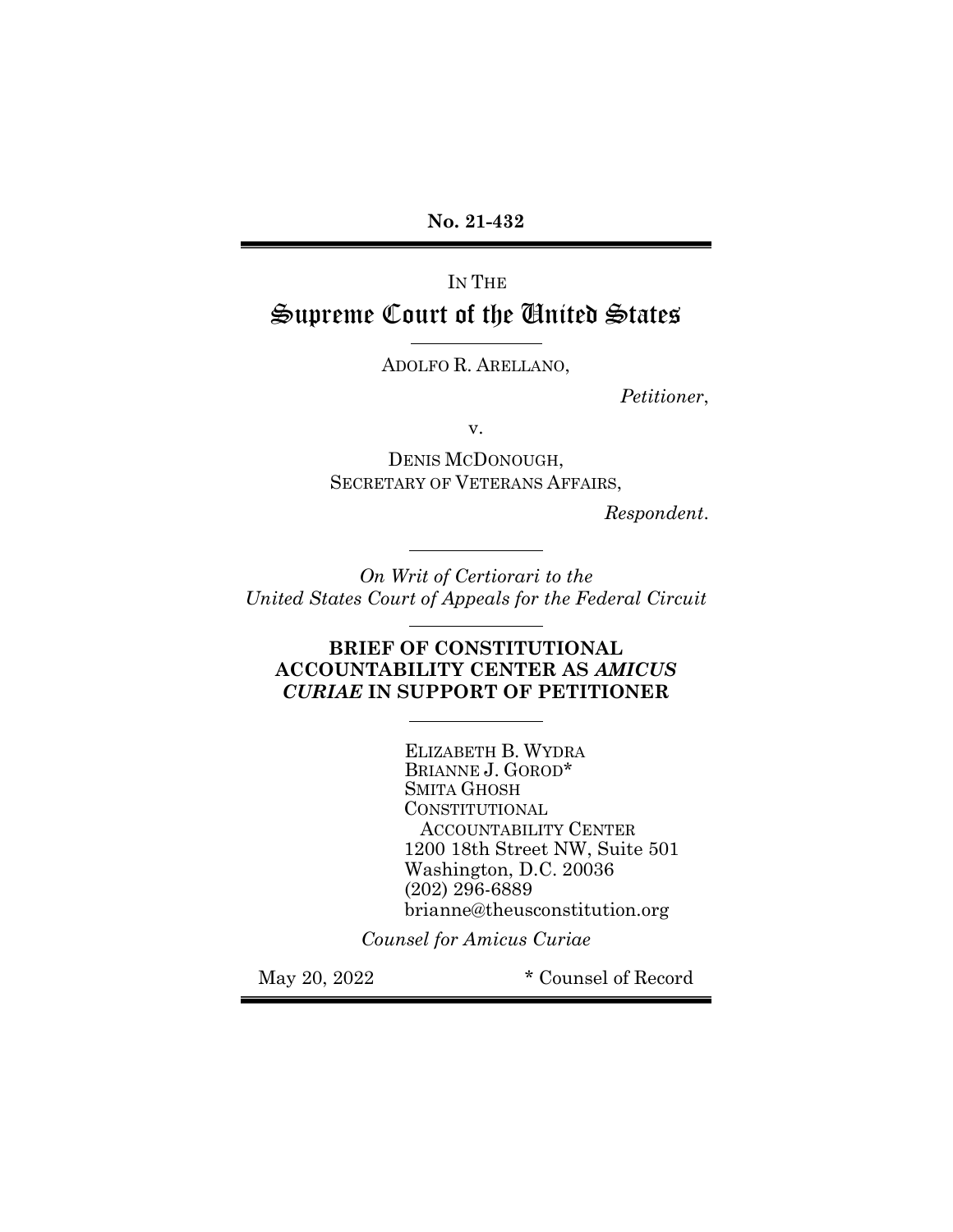# TABLE OF CONTENTS

|--|

| INTEREST OF AMICUS CURIAE                                                                                                                                              |    |  |  |  |  |
|------------------------------------------------------------------------------------------------------------------------------------------------------------------------|----|--|--|--|--|
| INTRODUCTION AND SUMMARY                                                                                                                                               |    |  |  |  |  |
|                                                                                                                                                                        |    |  |  |  |  |
| The Doctrine of Equitable Tolling Has<br>Ι.                                                                                                                            | 5  |  |  |  |  |
| Congress Drafts Statutes with Equitable<br>Н.<br>Tolling as a Background Principle, and<br>This Court Has Therefore Held that<br>Many Different Kinds of Deadlines May | 10 |  |  |  |  |
| Equitable Tolling Should Be Available in<br>HL.                                                                                                                        | 19 |  |  |  |  |
|                                                                                                                                                                        |    |  |  |  |  |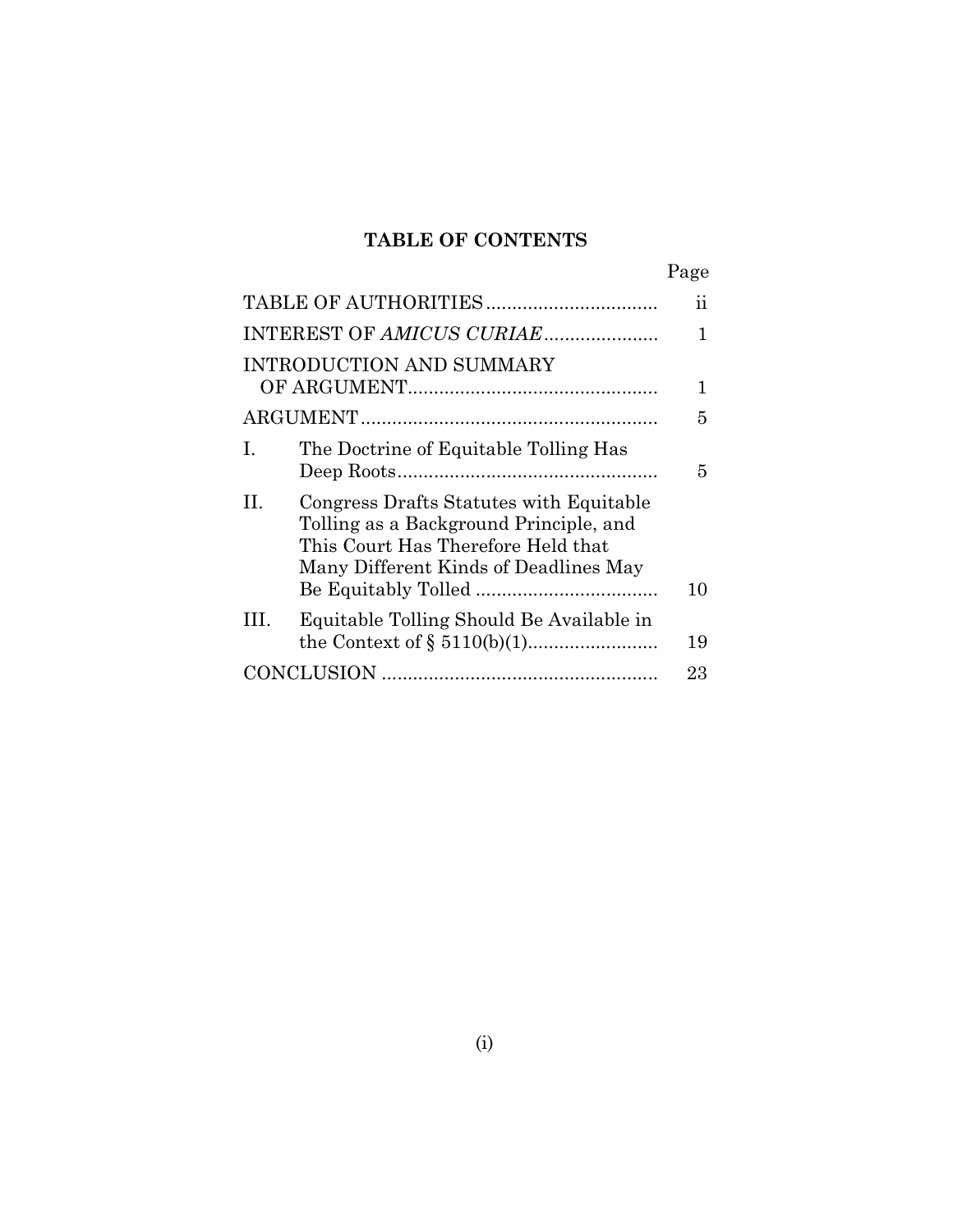# TABLE OF AUTHORITIES

# Page(s)

### **Cases**

| Bailey v. Glover,                                                                | 9  |
|----------------------------------------------------------------------------------|----|
| Boechler, P.C. v. Comm'r of<br>Internal Revenue,<br>No. 20-1472, 2022 WL 1177496 |    |
| Boone v. Lightner,                                                               | 1  |
| Bowen v. City of New York,                                                       |    |
| Braun v. Sauerwein,                                                              |    |
| Burnett v. New York Central R. Co.,                                              |    |
| Cape Girardeau Cnty., to Use of Rd. &<br>Canal Fund v. Harbison,                 | 14 |
| Clementson v. Williams,                                                          | 9  |
| Conlin v. Mortg. Elec. Registration<br>Sys., Inc.,                               | 16 |
| First Massachusetts Tpk. Corp. v. Field,                                         | 8  |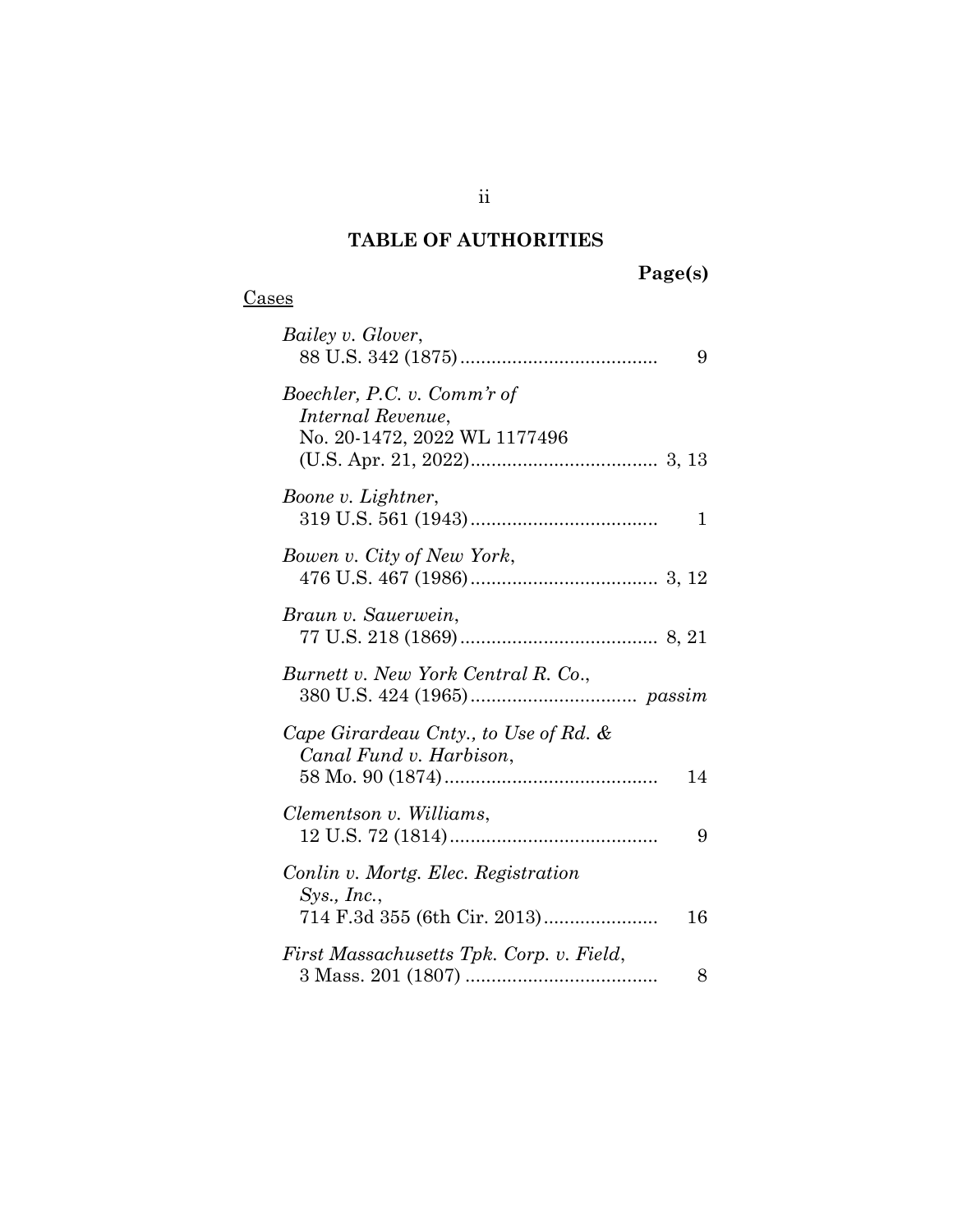| Page(s) |
|---------|
|---------|

| Gregory v. Commonwealth,<br>14                               |
|--------------------------------------------------------------|
| Hanger v. Abbott,                                            |
| Hazel-Atlas Glass Co. v.<br>Hartford-Empire Co.,<br>9        |
| Heckler v. Day,                                              |
| Henderson ex rel. Henderson v. Shinseki,<br>21               |
| Holland v. Florida,                                          |
| Holmberg v. Armbrecht,                                       |
| Honda v. Clark,<br>386 U.S. 484 (1967) 11, 12, 20, 22        |
| Hughes v. Edwards,<br>15                                     |
| Irwin v. Department of Veteran Affairs,                      |
| Johnson v. Diversey,<br>7                                    |
| Jones v. Saxon Mortg.,<br>537 F.3d 320 (4th Cir. 1998)<br>16 |

iii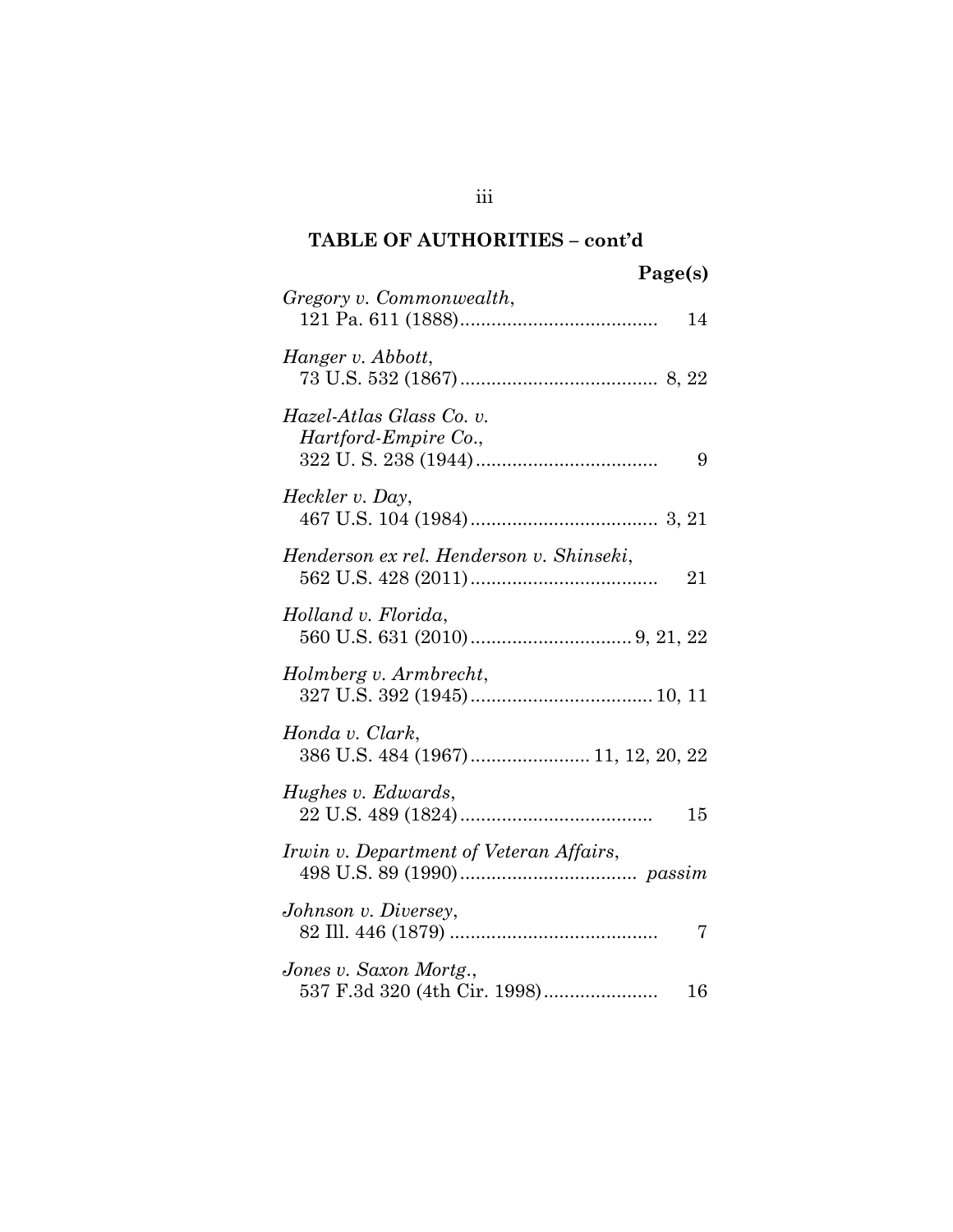| Lupton v. Janney,                                               |
|-----------------------------------------------------------------|
| McQuiggin v. Perkins,                                           |
| Michoud v. Girod,<br>16                                         |
| Piatt v. Vattier,<br>15                                         |
| Prevost v. Gratz,<br>14                                         |
| Reynolds v. Baker,                                              |
| Rotella v. Wood,                                                |
| Scarborough v. Principi,                                        |
| Sherwood v. Sutton,<br>21 F. Cas. 1303 (C.C.D.N.H. 1828) passim |
| Shinseki v. Sanders,<br>21                                      |
| Skinner v. Smith,<br>16                                         |
| United States v. Kubrick,<br>21                                 |

iv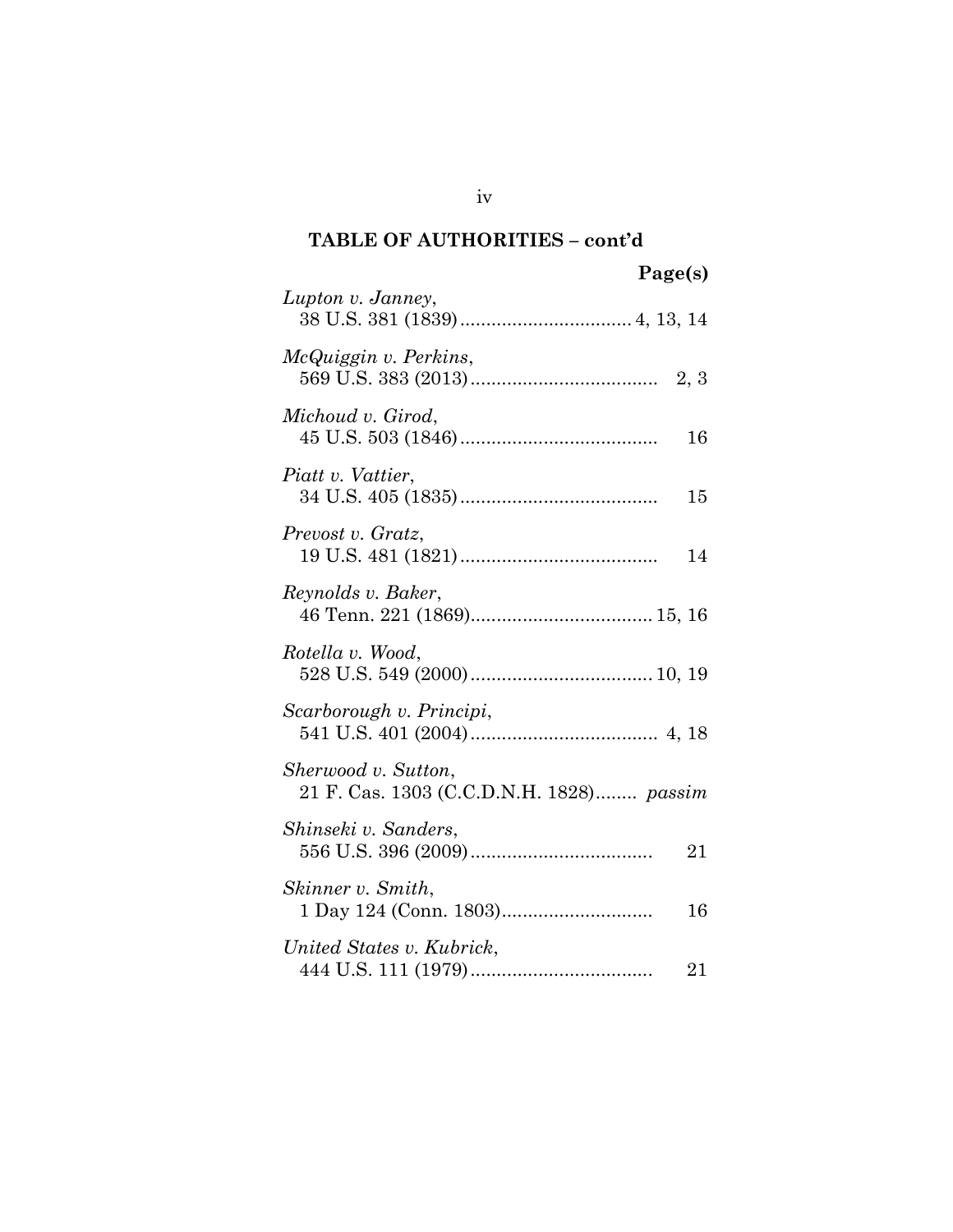| Page(s) |  |
|---------|--|
|---------|--|

| Urie v. Thompson,                                                                                                                                                                                       |
|---------------------------------------------------------------------------------------------------------------------------------------------------------------------------------------------------------|
| Walden v. Heirs of Gratz,<br>5                                                                                                                                                                          |
| Wall v. Robson,<br>11 S.C.L. 498 (S.C. Const. App. 1820) 6, 7, 8                                                                                                                                        |
| Walters v. Nat. Ass'n of Radiation<br>Survivors,<br>1                                                                                                                                                   |
| Young v. United States,                                                                                                                                                                                 |
| Zipes v. Trans World Airlines, Inc.,                                                                                                                                                                    |
| Statutes and Legislative Material                                                                                                                                                                       |
| A Bill to Amend Veterans Regulations,<br>19                                                                                                                                                             |
| Bankruptcy Act of Mar. 2, 1867, 14 Stat.<br>9                                                                                                                                                           |
| 20, 21                                                                                                                                                                                                  |
| <i>Effective Date for Entitlement to Pension or</i><br><b>Compensation for Disability Resulting</b><br>From Injury or Disability Incurred in Or<br><i>Aggravated by Active Service, Report on</i><br>20 |
| 22                                                                                                                                                                                                      |

v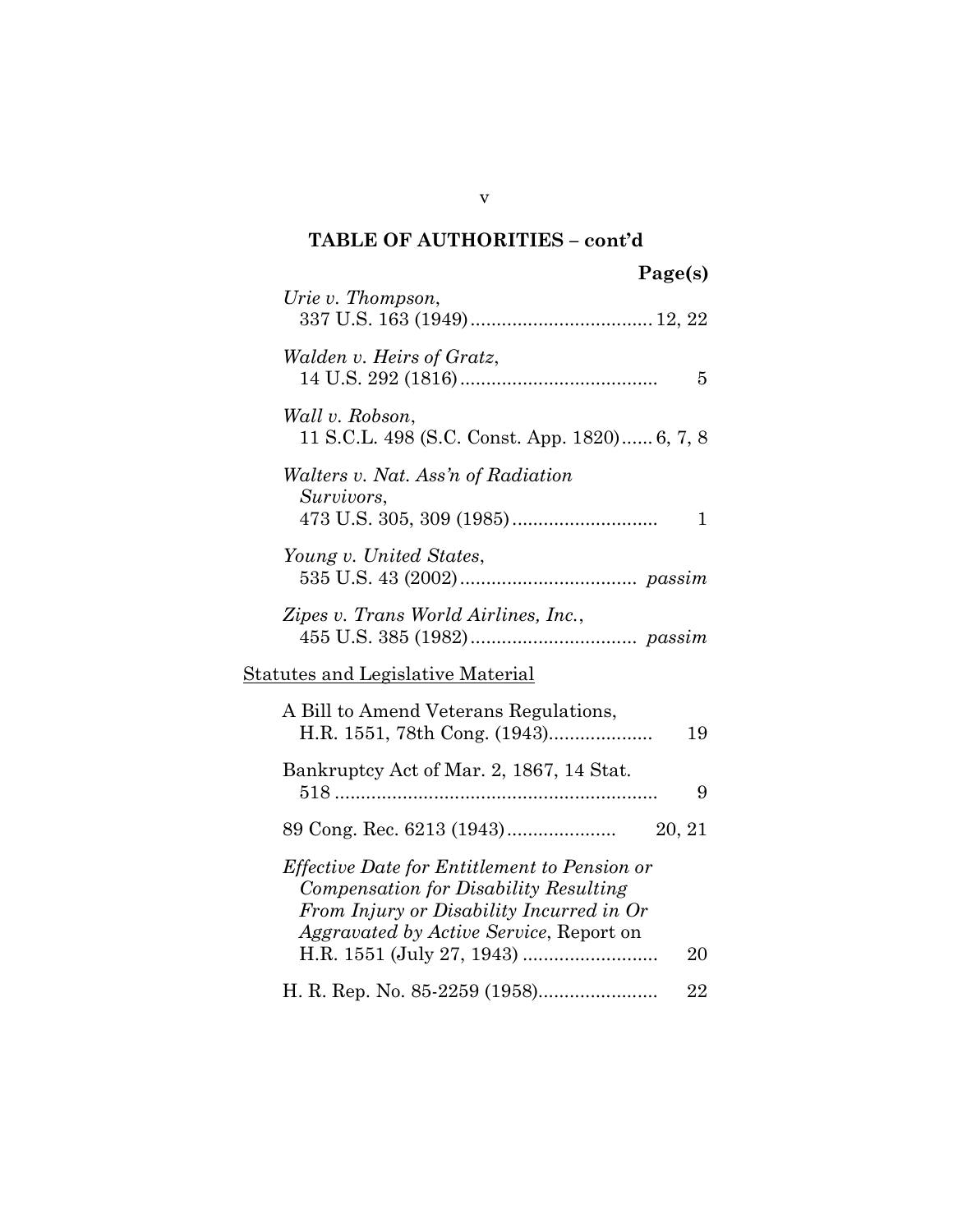| Page(s)                                                                                    |
|--------------------------------------------------------------------------------------------|
| Pub. L. No. 85-857, 72 Stat. 1226<br>22                                                    |
| 18                                                                                         |
| 1                                                                                          |
|                                                                                            |
|                                                                                            |
| 11                                                                                         |
| <u>Books, Articles, and Other Authorities</u>                                              |
| J.K. Agnell, A Treatise on the Limitations                                                 |
| 4 John Bouvier, Institutes of American Law<br>6                                            |
| John F. Manning, Textualism and the Eq-<br>uity of the Statute, 101 Colum. L. Rev. 1<br>10 |
| 1 Joseph Story, Commentaries on Equity<br>6                                                |
| 2 Joseph Story, Commentaries on Equity                                                     |
| James John Wilkinson, A Treatise on the<br>5                                               |
| 1 H.G. Wood, <i>Statutes of Limitations</i> (2d)                                           |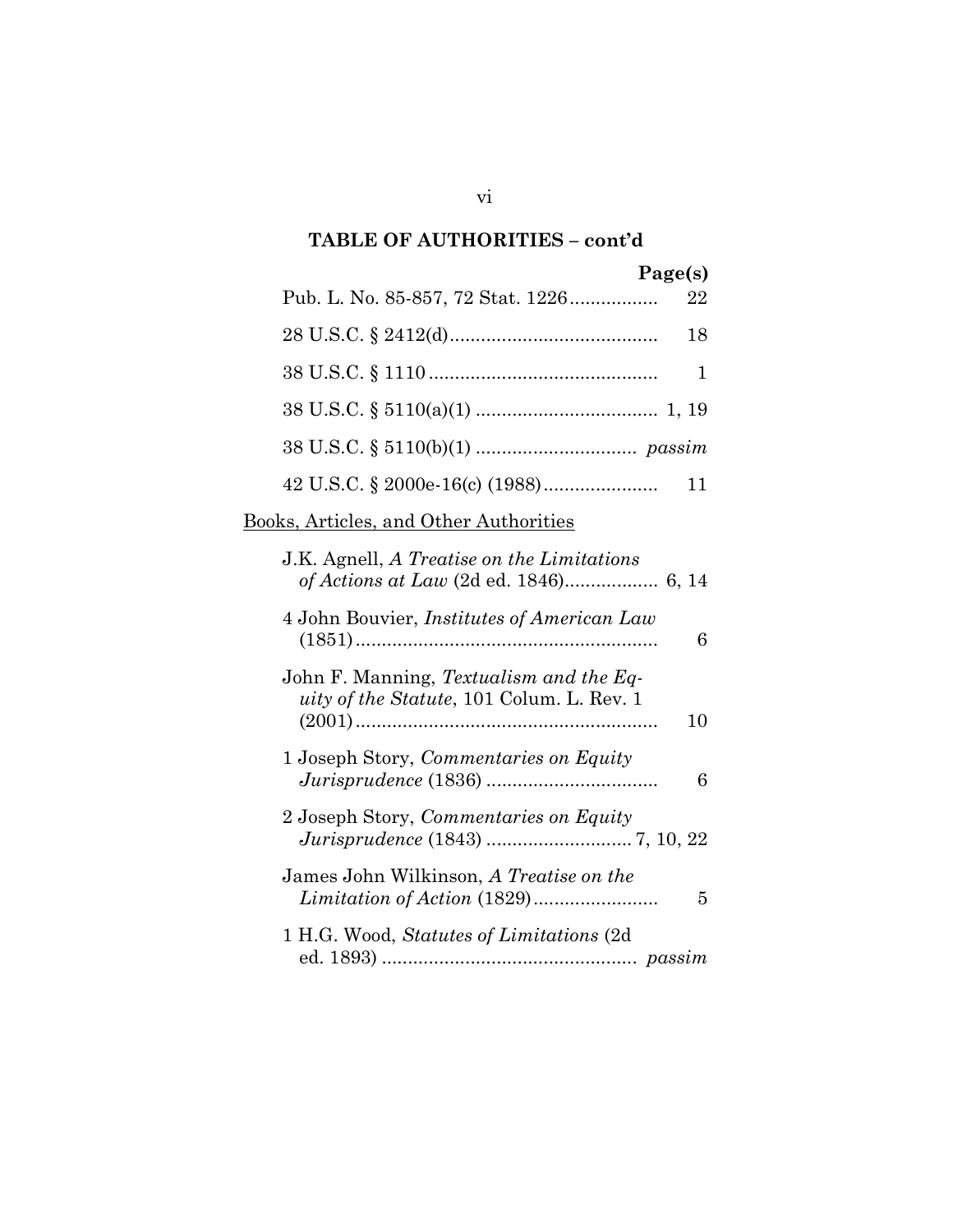#### Page(s)

|  |  | 2 H.G. Wood, Statutes of Limitations (2d) |  |  |  |
|--|--|-------------------------------------------|--|--|--|
|  |  |                                           |  |  |  |

vii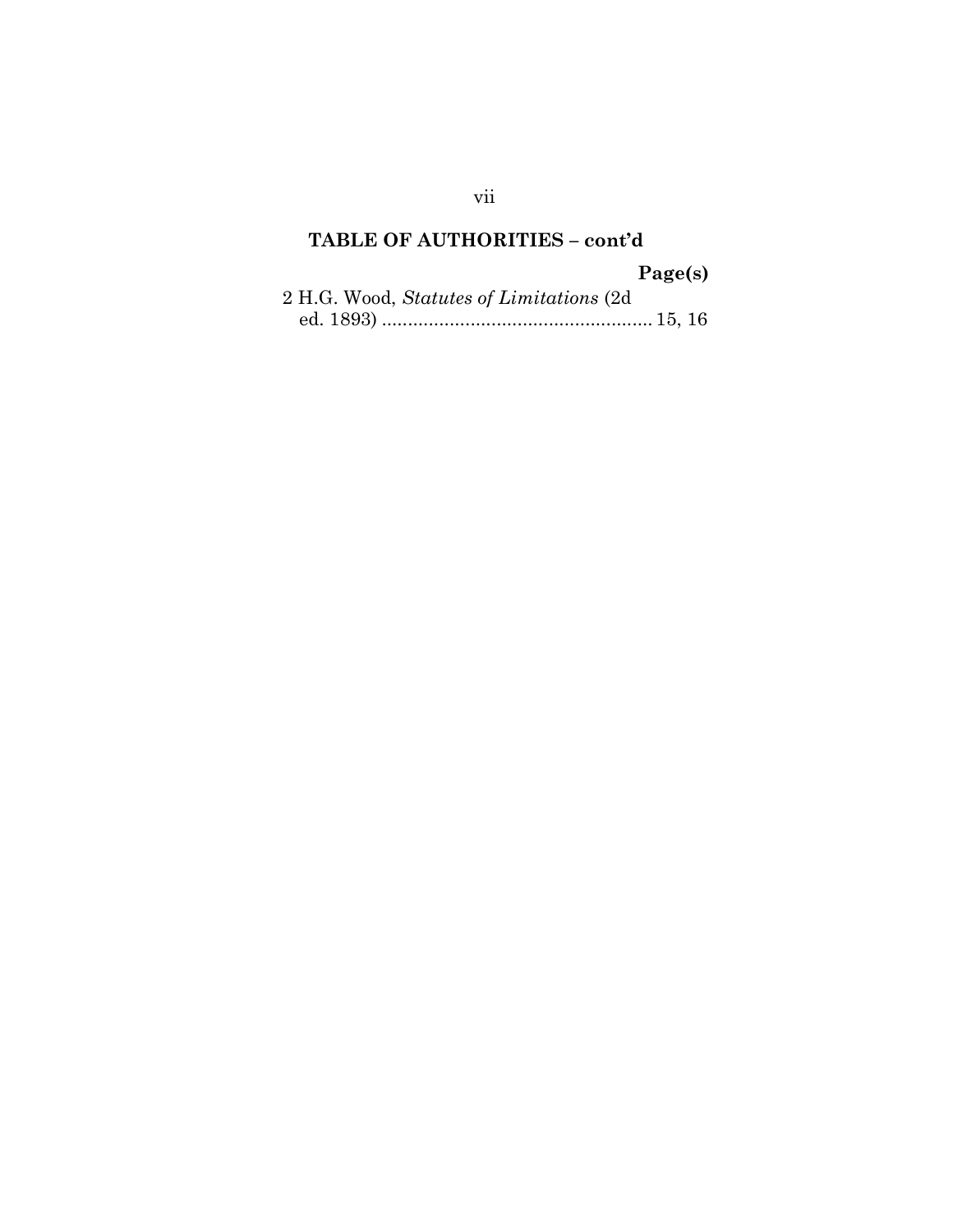#### INTEREST OF AMICUS CURIAE<sup>1</sup>

Constitutional Accountability Center (CAC) is a think tank, public interest law firm, and action center dedicated to fulfilling the progressive promise of the Constitution's text and history. CAC has an interest in ensuring that all statutes, including the important veterans' benefits statute at issue in this case, are interpreted in a manner consistent with their text and history, as well as applicable equitable principles. Accordingly, CAC has an interest in this case.

#### INTRODUCTION AND SUMMARY OF ARGUMENT

Veterans of our nation's armed services, "who have been obliged to drop their own affairs to take up the burdens of the nation," Boone v. Lightner, 319 U.S. 561, 575 (1943), are entitled to monthly compensation for disabilities related to injuries or illnesses incurred during service, 38 U.S.C. § 1110; see Walters v. Nat. Ass'n of Radiation Survivors, 473 U.S. 305, 309 (1985) (noting that Congress has historically "provided for him who has borne the battle"). The "effective date" of this compensation is generally the date on which the Department of Veterans Affairs (VA) receives the veteran's application for benefits,  $38 \text{ U.S.C.}$  §  $5110(a)(1)$ , but federal law provides for retroactive compensation, which begins on the date of the veteran's discharge

<sup>&</sup>lt;sup>1</sup> The parties have consented to the filing of this brief. Under Rule 37.6 of the Rules of this Court, amicus states that no counsel for a party authored this brief in whole or in part, and no counsel or party made a monetary contribution intended to fund the preparation or submission of this brief. No person other than amicus or its counsel made a monetary contribution to its preparation or submission.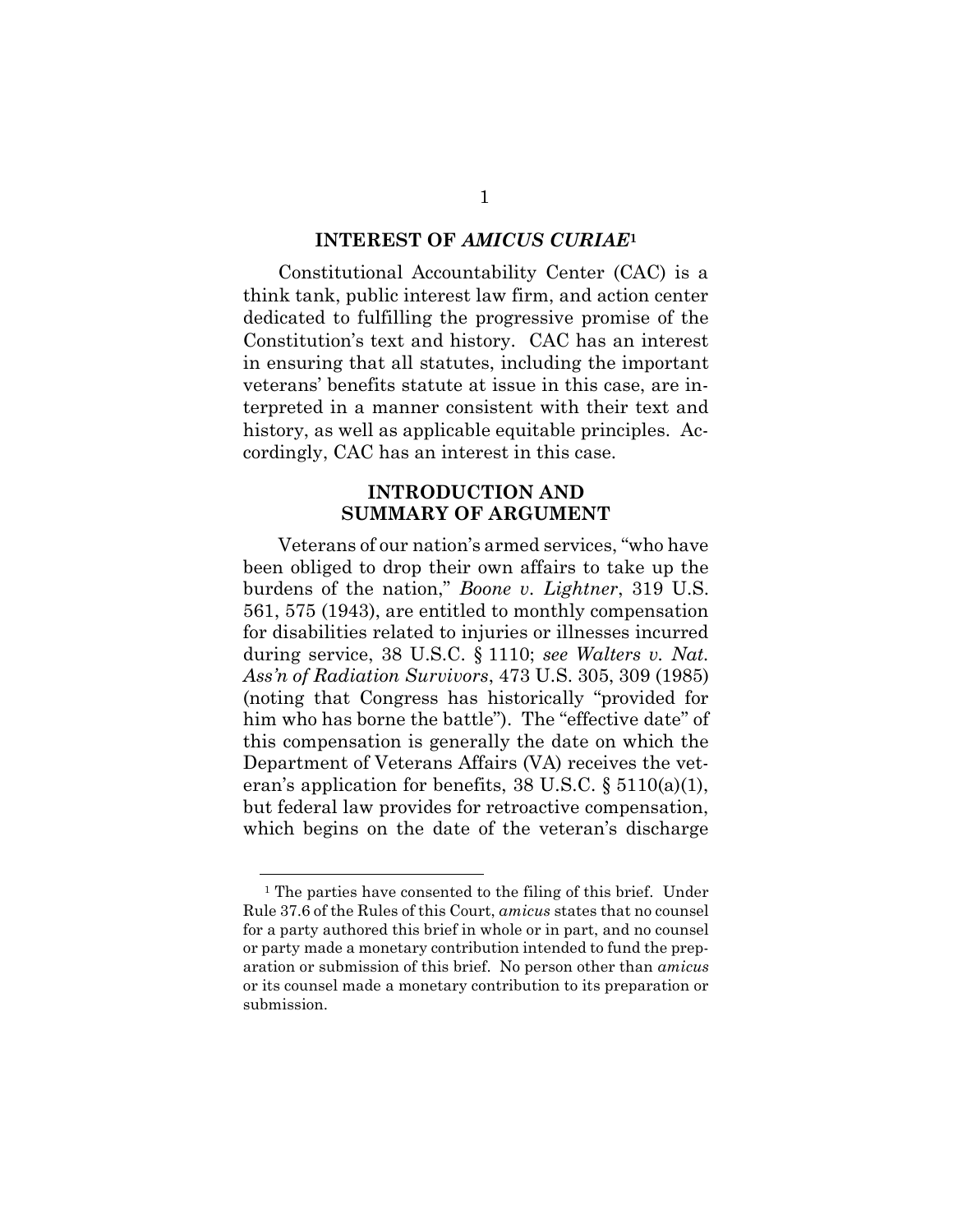from service if the VA receives the application within one year of discharge, *id.*  $\S 5110(b)(1)$ .

Petitioner Adolfo Arellano served in the U.S. Navy for almost four years. During that time, he worked on the flight deck of the U.S.S. Midway, an aircraft carrier that collided with a freighter in the Persian Gulf during the Iranian Hostage Crisis. Pet. App. 119a. Petitioner Arellano watched the collision crush some of his shipmates and sweep others overboard. Id. at 119a-120a. After this traumatic experience, Arellano suffered from psychosis, delusions, schizoaffective disorders, paranoia, anxiety, and post-traumatic stress disorder, which, as the VA determined, rendered him "completely disabled." Id. at 113a.

Although Arellano's disability began the year after his discharge from the Navy, his mental illnesses prevented him from recognizing his disabilities and understanding his entitlement to and need for compensation until 2011. Id. at 128a. While the VA agreed that Arellano's service-connected injuries rendered him completely disabled in the year after his discharge, id. at 113a, it refused to award him retroactive benefits because he did not apply within one year of his discharge, id. at 116a. It held that circuit precedent categorically precluded equitable tolling of the deadline for "establishing an award of retroactive benefits," even if the facts of Arellano's case might otherwise justify tolling. Id. The Court of Appeals for Veterans Claims agreed. Id. at 4a. The Federal Circuit, sitting en banc, affirmed the judgment and divided equally on the question of whether to revisit its previous decisions concluding that equitable tolling is categorically unavailable in this context. Id. at 16a.

The decision of the court below is wrong. The doctrine of equitable tolling is "centuries old,"  $McQuiggin$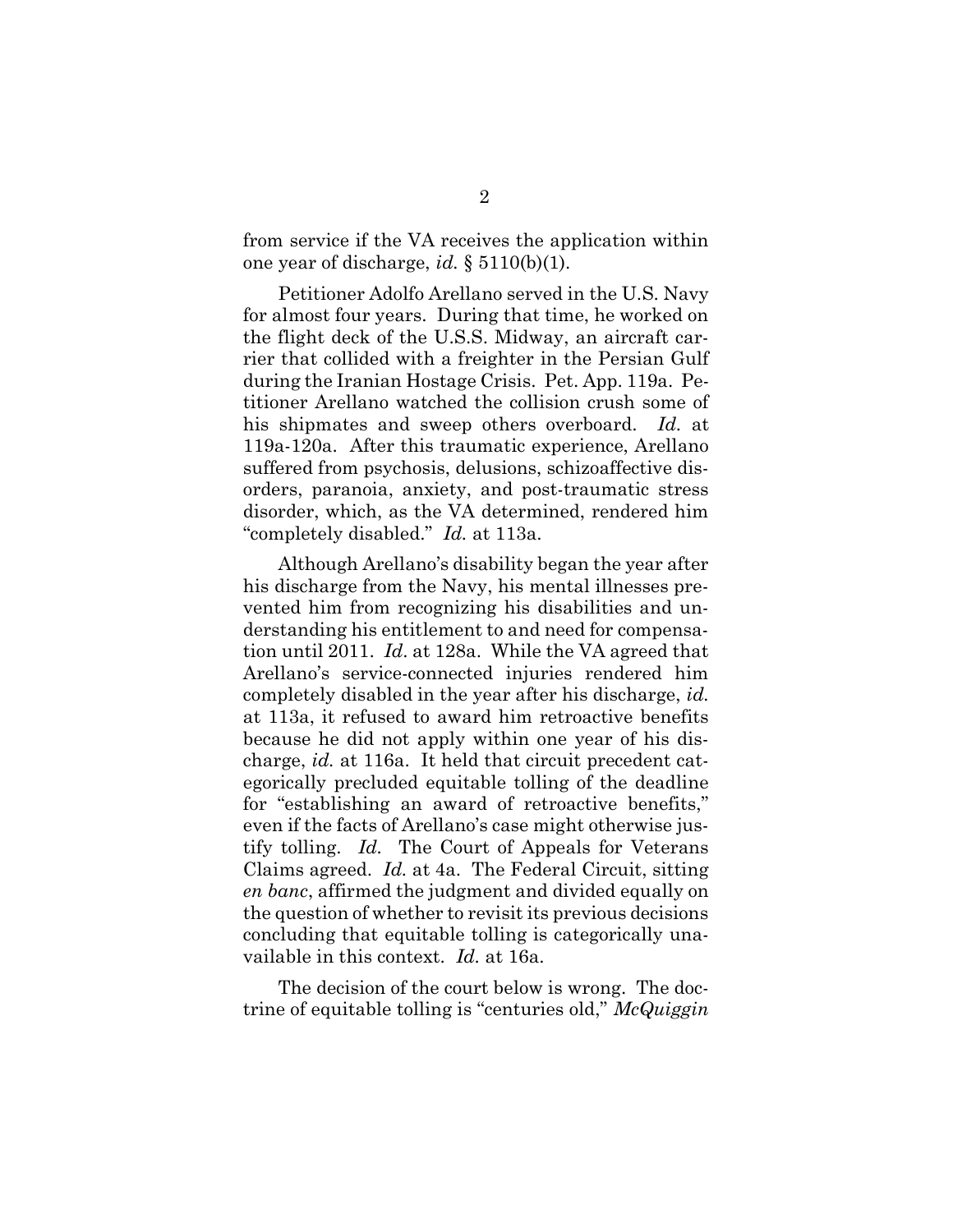v. Perkins, 569 U.S. 383, 409 (2013) (Scalia, J., dissenting), and as this Court has recognized, has become a "traditional feature of American jurisprudence," Boechler, P.C. v. Comm'r of Internal Revenue, No. 20- 1472, 2022 WL 1177496, at \*5 (U.S. Apr. 21, 2022). Tolling permits courts to extend a deadline "because of an event or circumstance that deprives the filer, through no fault of his own, of the full period accorded by the statute."  $McQuiggin$ , 569 U.S. at 409. As this Court has explained, equitable tolling is presumptively available in the context of all "statutory time limits," Irwin v. Department of Veteran Affairs, 498 U.S. 89, 95-96 (1990), especially when those limits appear in statutory schemes that are designed to be "'unusually protective' of claimants," Bowen v. City of New York, 476 U.S. 467, 480 (1986) (quoting *Heckler v. Day*, 467 U.S. 104, 106 (1984)), and serve "humane and remedial" purposes, Burnett v. New York Central R. Co., 380 U.S. 424, 427-28 (1965).

Notwithstanding all of this, the court below concluded that equitable tolling was categorically unavailable here because, in its view, § 5110(b)(1) "is not a statute of limitations amenable to equitable tolling but merely establishes an effective date for the payment of benefits." Pet. App. 18a. Specifically, the court explained that  $\S 5110(b)(1)$  does not have the "'functional characteristics'" of a statute of limitations" because it is not "triggered by harm from the breach of a legal duty owed by the opposing party," id. at 30a, does not "start the clock on seeking a remedy for [a] breach from a separate remedial entity," id. at 31a, and does not have the "practical effect" of "foreclos[ing] a veteran from all benefits," id. at 40a. But these rationales are wholly disconnected from the history of and traditional justifications for equitable tolling, as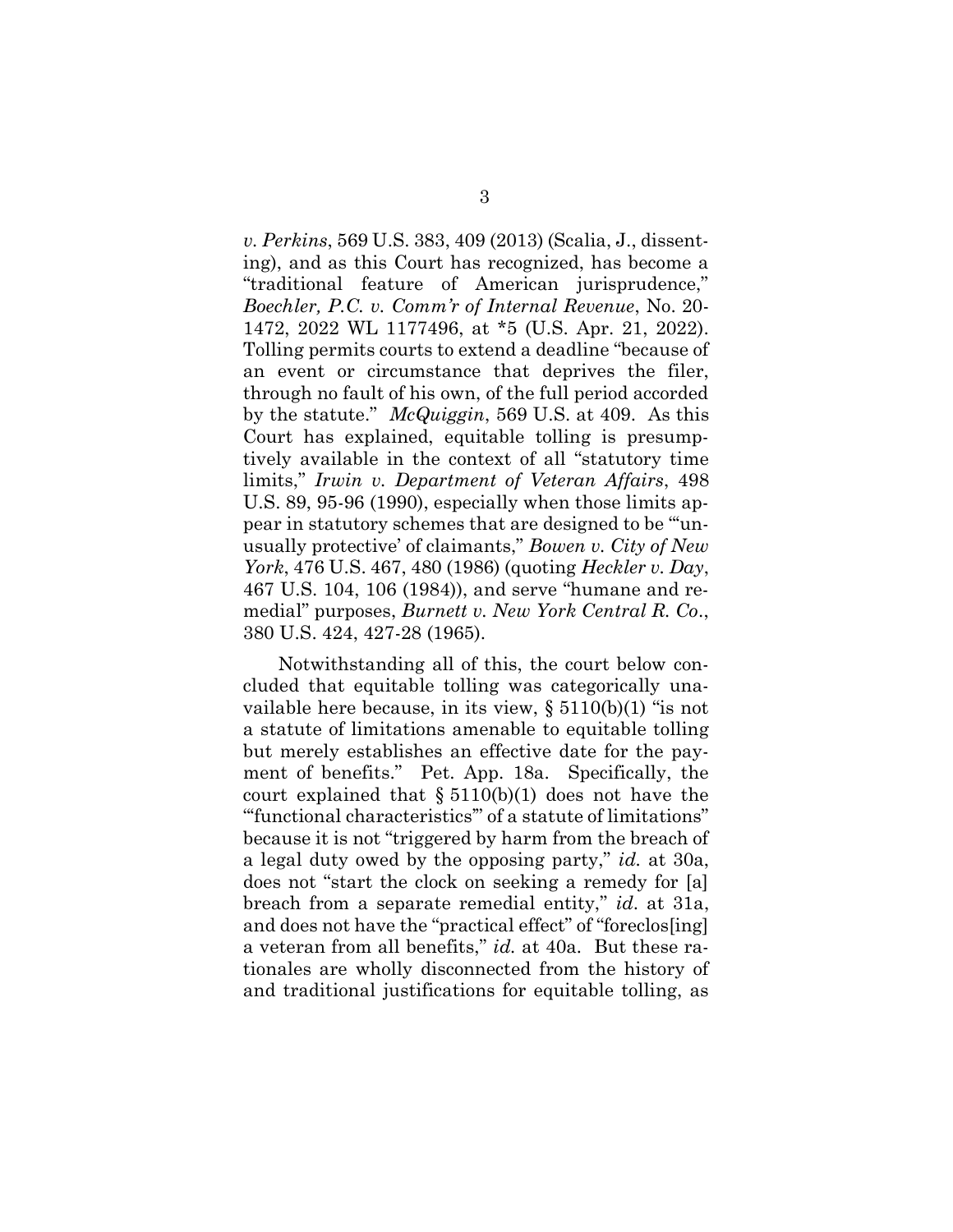well as this Court's precedents.

Significantly, equitable tolling has never been limited to statutes of limitations or deadlines that "start the clock on seeking a remedy for [a] breach," id. at 31a, as the court below held. At common law, courts invoked tolling principles whenever they were called upon to assess a defense grounded upon the "lapse of time." Lupton v. Janney, 38 U.S. 381, 385-86 (1839). For example, they applied tolling principles to equitable presumptions that were prompted by the passage of time, even though those presumptions were not triggered by "the breach of a legal duty," Pet. App. 30a. They also tolled statutes authorizing the redemption of property, although these enactments were not considered to be statutes of limitations and did not set a time limit on seeking a remedy for a breach, *id.* at 31a.

In accordance with this history, this Court has consistently recognized that equitable tolling is available in the context of provisions that serve the "basic policies furthered by all limitations provisions" and "prescribe[] a period within which certain rights ... may be enforced." Young v. United States, 535 U.S. 43, 47, (2002). For "limitations principles" to apply, Scarborough v. Principi, 541 U.S. 401, 421 (2004), a deadline need only address "the end[s] served" by such a statute, Zipes v. Trans World Airlines, Inc., 455 U.S. 385, 394 (1982).

That is exactly what  $\S 5110(b)(1)$  does. As the provision's text and history make clear, § 5110(b)(1), which prescribes a period in which "certain rights" that is, the right to benefits retroactive to a veteran's date of discharge—can be enforced, Young, 535 U.S. at 47, was enacted to encourage quick filing and forestall the evidentiary burdens imposed by "stale claims," id. Equitable tolling should be available here no less than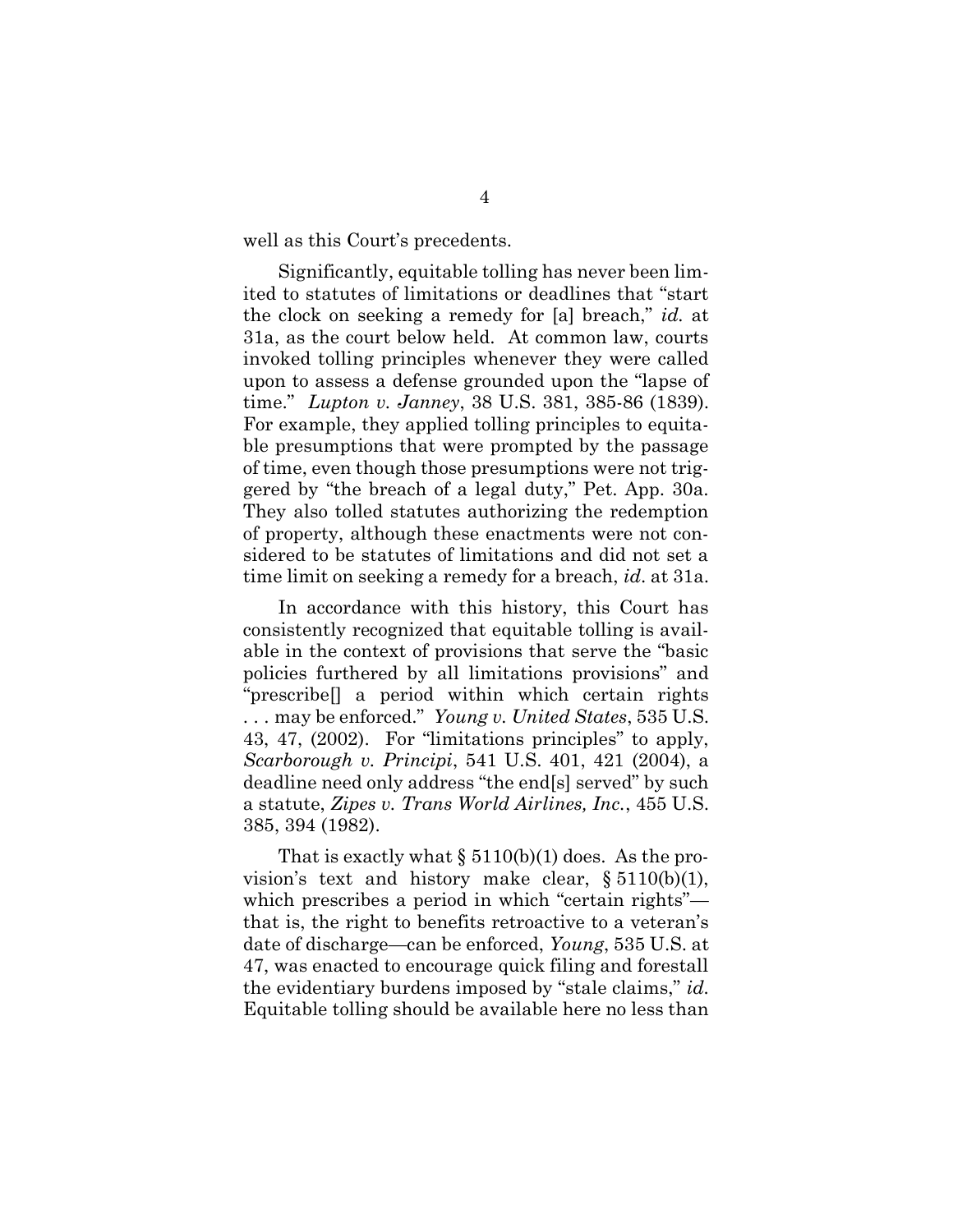in other contexts in which statutory deadlines serve those purposes, especially because  $\S 5110(b)(1)$  is located within the type of "humane," "remedial," and claimant-protective scheme to which the presumption of equitable tolling is most applicable, Burnett, 380 U.S. at 427-28.

Consistent with the long history of equitable tolling, and this Court's decisions holding that tolling is presumptively available to all "statutory time limits," Irwin, 498 U.S. at 95, this Court should conclude that equitable tolling is available here.

#### ARGUMENT

#### I. The Doctrine of Equitable Tolling Has Deep Roots.

A. Originally at common law, "there was no limitation as to the time within which an action might be brought," although actions at tort were limited to the "duration of the life of either party." 1 H.G. Wood, Statutes of Limitations § 1, at 2-3 (2d ed. 1893); James John Wilkinson, A Treatise on the Limitation of Action 2 (1829) ("It was a maxim that a right never dies . . . ."). But over time, the "abuses from stale demands became so great as to be unendurable," 1 Wood, supra, § 2, at 6, and English legislators created statutes of limitations—statutory periods in which "certain rights may be enforced," id. at  $\S 1$ , at 1. When forming their own legal systems, American colonists "founded" their own statutes of limitations using these English statutes as a guide. Walden v. Heirs of Gratz, 14 U.S. 292, 297 (1816).

On both sides of the Atlantic, courts and legislators developed a set of justifications for their decision to "abridge[] the common law" by setting limitations periods. Wilkinson, supra, at 12. Statutes of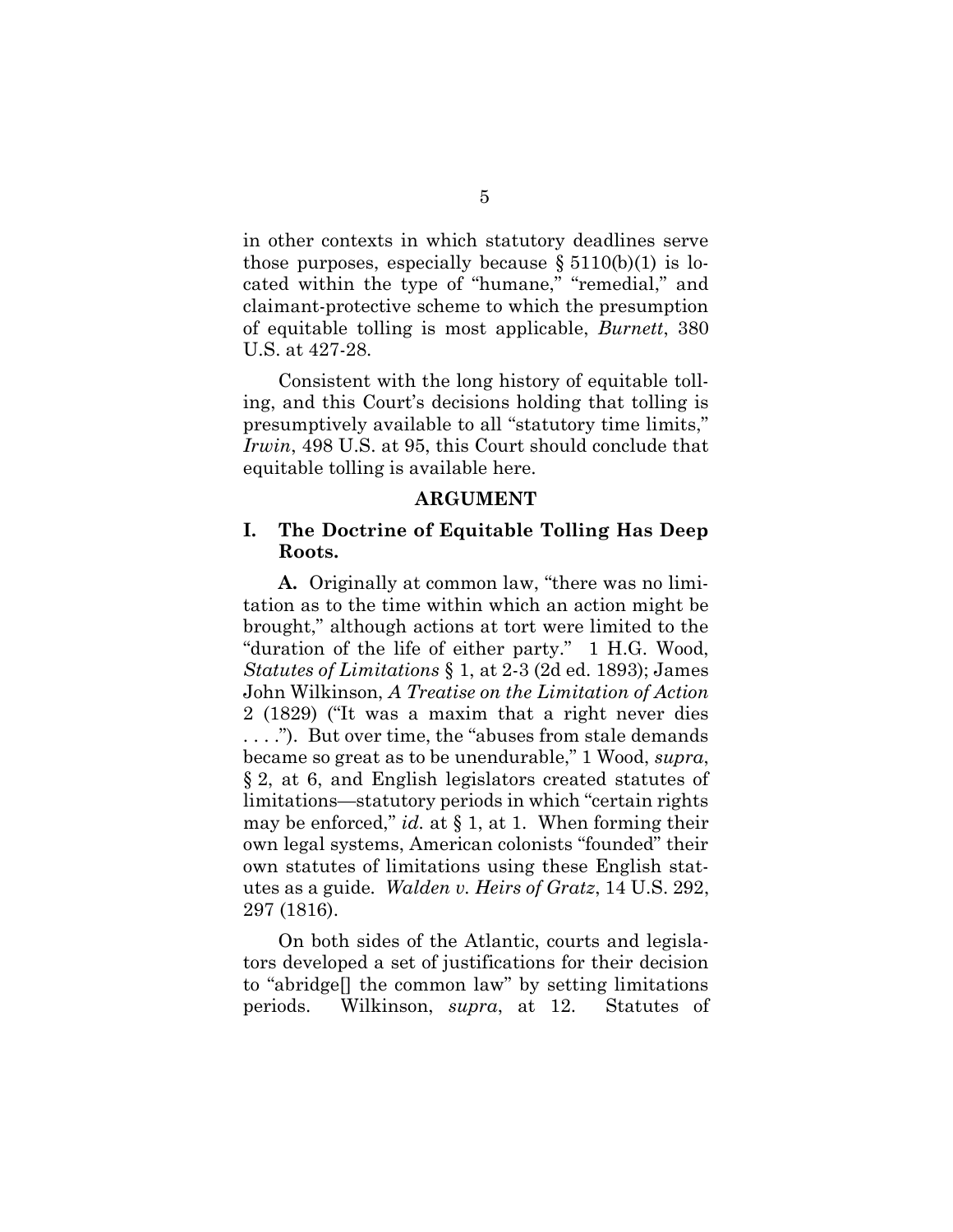limitations "requir[ed] parties to settle their business matters within certain reasonable periods," 1 Wood, supra, § 4, at 8, "quiet[ed] men in the enjoyment of their estates and possessions," Wall v. Robson, 11 S.C.L. 498, 499 (S.C. Const. App. 1820), and punished the "indolence of those who [we]re dilatory in . . . claiming what is due to them," J.K. Agnell, A Treatise on the Limitations of Actions at Law, 5 (2d ed. 1846). They also "guard[ed] against suspicious and illfounded claims," id., by "compel[ling] the settlement of claims . . . while the evidence . . . is yet fresh in the minds of the parties or their witnesses," 1 Wood, supra, § 5, at 7; Sherwood v. Sutton, 21 F. Cas. 1303, 1307 (C.C.D.N.H. 1828) (Story, J.) ("The statute of limitations was mainly intended to suppress fraud, by preventing fraudulent and unjust claims from starting up at great distances of time.").

Despite the justifications for these limitation periods, courts of equity quickly began permitting exceptions to them, even when those exceptions were not "within the letter" of the statute. *Sherwood*, 21 F. Cas. at 1308; 1 Wood, supra, § 6, at 9. As an initial matter, when considering purely equitable matters, courts recognized that the "lapse of time, however long, [did] not deprive a party of his remedy thereon if there [wa]s a reasonable excuse for the delay." Id. § 59, at 146. And this was true even after "a considerable lapse of time." 1 Joseph Story, Commentaries on Equity Jurisprudence § 529, at 503 (1836). As Joseph Story instructed, "Courts of Equity [should] not refuse their aid in furtherance of the rights of the party," when there are "peculiar circumstances . . . excusing or justifying the delay." Id. at 503-04. Indeed, when a defendant raised a plaintiff's laches or delay as a defense to a claim, courts of equity considered factors specific to the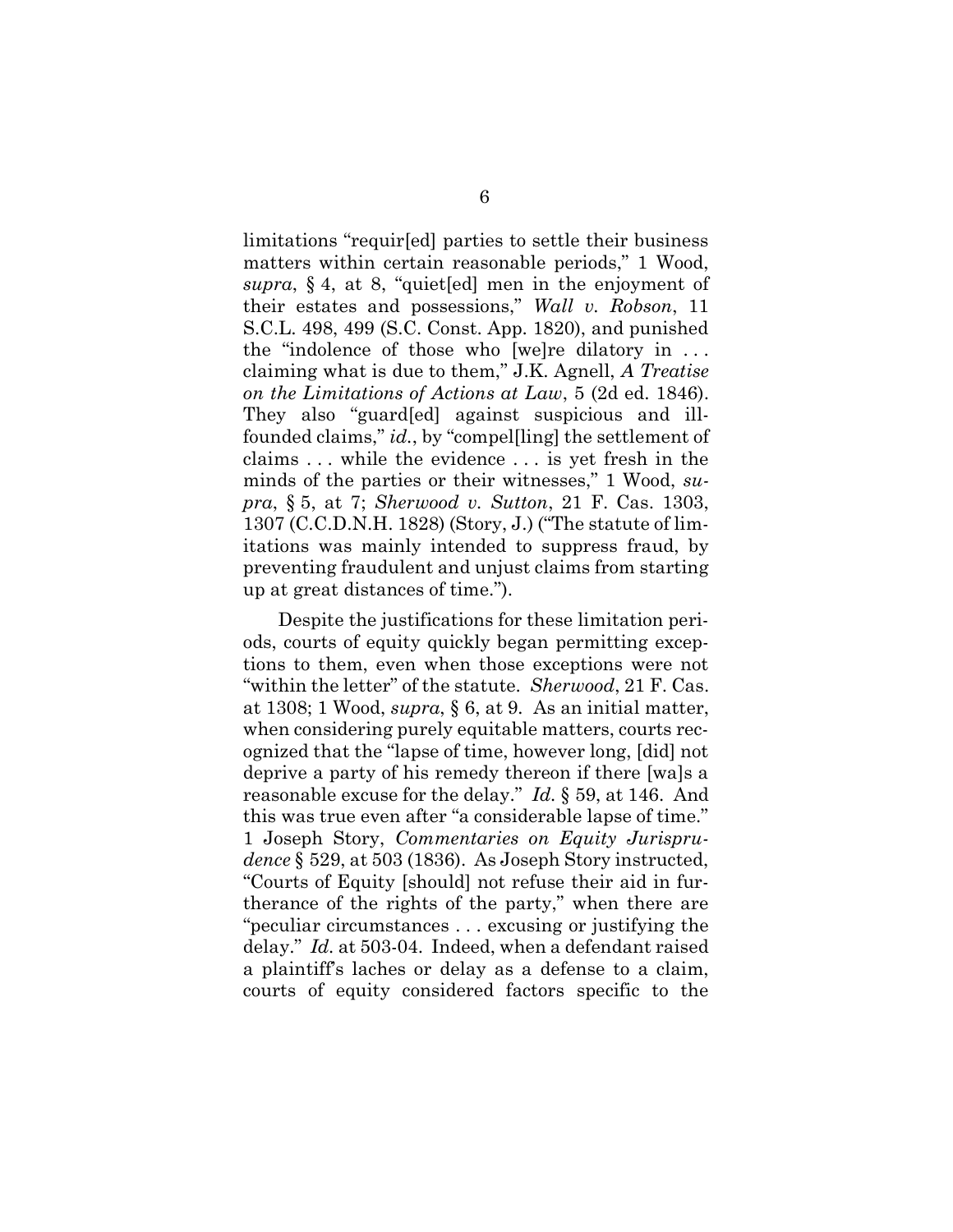plaintiff that might excuse the late filing, including a plaintiff's service in the army, 4 John Bouvier, Institutes of American Law 214 n.b (1851), an office fire, 1 Wood, supra, § 59, at 146 (citing Johnson v. Diversey, 82 Ill. 446 (1879)), and any other "reasonable excuse for the delay" that was put forward, *id.* 146 n.2.

Moreover, when courts sitting in equity enforced statutes of limitation by "analogy"—that is, when those statutes would bar similar actions at law—they would still "interfere in many cases, to prevent the bar of the statutes, where it would be inequitable or unjust." 2 Story, supra, § 1521, at 906. In other words, despite a relevant statute of limitations, equity courts permitted plaintiffs to bring claims, however "long outstanding," when they "perceive[d] that a party ha[d] equitable rights." 1 Wood, supra, § 58, at 140. As long as a plaintiff could show "good faith[] and reasonable diligence," a court could still give relief. 2 Story, supra, § 896, at 210.

B. In the Founding era and afterwards, American courts followed these principles and permitted the tolling of statutory deadlines in equitable circumstances, provided that the plaintiff had exercised due diligence.

For example, courts tolled the statute of limitations when "inevitable necessity" prevented the plaintiff from filing suit. Wall, 11 S.C.L. at 499. In Wall, a South Carolina court considered a British subject's claim against an American citizen for non-payment of debt. Id. In defense, the defendant raised the statute of limitations, which had clearly run, and the plaintiff responded that the limitations period should be tolled for the duration of the War of 1812, when courts were "shut up against British creditors." Id. at 509.

The court concluded that the statute contained an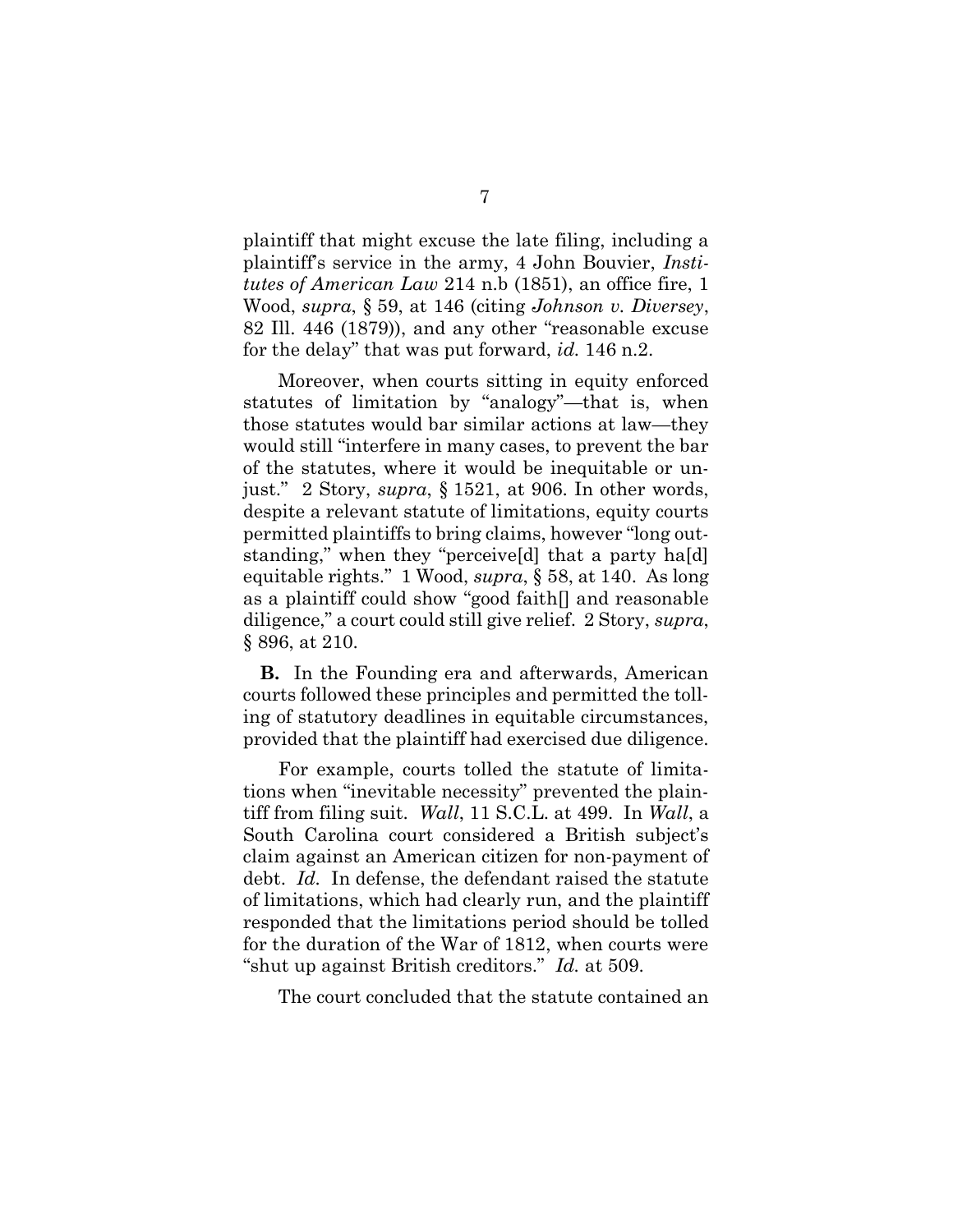implied exception for "act[s] of God," including "storms, tempests, earthquakes, and other casualties of nature," id. at 500, as well as the "declaration of war," id. at 505. According to the court, statutes of limitations were not intended to "prevent a man who had never been guilty of any wilful<sup>[1]</sup> laches or delay . . . from pursuing his just rights." *Id.* at 499. Tolling would enable the court to "preserve the plaintiff's right" in this exceptional circumstance. Id. at 509; see Braun v. Sauerwein, 77 U.S. 218, 222-23 (1869) (noting that when "the creditor has been disabled to sue, by a superior power, without any default of his own," the "running of a statute of limitation may be suspended"); Hanger v. Abbott, 73 U.S. 532, 538-39 (1867) (concluding that tolling the limitations period during the Civil War would not "encourage laches or . . . promote negligence" and to do otherwise would make a "mockery" of the plaintiff's right to sue).

Similarly, courts suspended the application of statutes of limitations when the plaintiff did not recognize that he had a cause of action due to the defendant's "fraudulent concealment." Sherwood, 21 F. Cas. at 1303-05. In Sherwood, Justice Story, when riding circuit, considered a case involving a defendant who had defrauded the plaintiff when selling a ship, and managed to conceal the fraud for several years after the sale. Id. The applicable statute of limitations had expired, but Justice Story invoked the equitable exception for cases of fraud and mistake. Id. at 1304-07. Adopting this exception would be, in Story's words, consistent with "legislative intention," because the statute of limitations was enacted to "suppress," and not encourage, fraud. Id. at 1307; First Massachusetts Tpk. Corp. v. Field, 3 Mass. 201, 207 (1807) (when the "delay of bringing the suit is owing to the fraud of the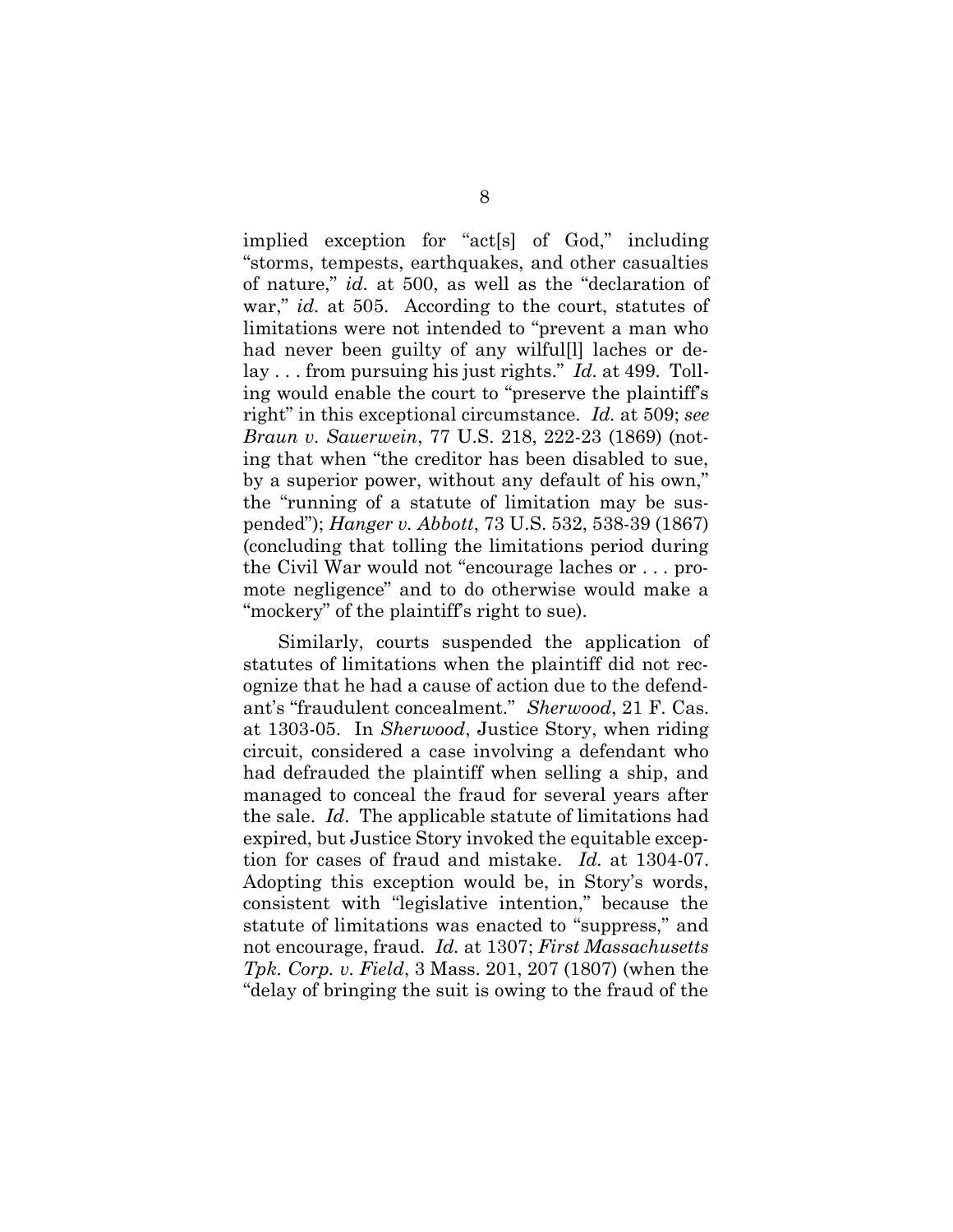defendant" the statute could be tolled "until the plaintiff could obtain the knowledge that he had a cause of action"); Clementson v. Williams, 12 U.S. 72, 74 (1814) (noting that the defendant's belated "acknowledgement of a debt" could "take the case out of that statute of limitations").

Although the tolling doctrine originated in equity, courts later made clear that tolling should also be available in actions at law. See Sherwood, 21 F. Cas. at 1308; Bailey v. Glover, 88 U.S. 342, 349 (1875) ("[T]he weight of judicial authority, both in this country and in England, is in favor of the application of the rule to suits at law as well as in equity."). In Bailey, the plaintiff sought to set aside an allegedly fraudulent conveyance that he had received from the defendant before the defendant's bankruptcy, and that the defendant had "kept secret and concealed." 88 U.S. at 348. The Bankruptcy Act required certain suits to be brought "within two years from the time [when] the cause of action accrued," id. at 344 (quoting Bankruptcy Act of Mar. 2, 1867, ch. 176, § 2, 14 Stat. 518), with no exception for fraudulent concealment. Nonetheless, this Court tolled the two-year period, relying on the principle that the period would not run when the "party injured by the fraud remains in ignorance of it without any fault or want of diligence or care on his part." Id. at 348.

In more recent cases, this Court has reiterated that tolling is available in cases in which "hardships . . . arise from a hard and fast adherence to more absolute legal rules." Holland v. Florida, 560 U.S. 631, 650 (2010) (quoting Hazel-Atlas Glass Co. v. Hartford-Empire Co., 322 U. S. 238, 248 (1944)); see, e.g., id. at 631 (tolling one-year limitation for filing application for writ of habeas corpus); Young, 535 U.S. at 43 (tolling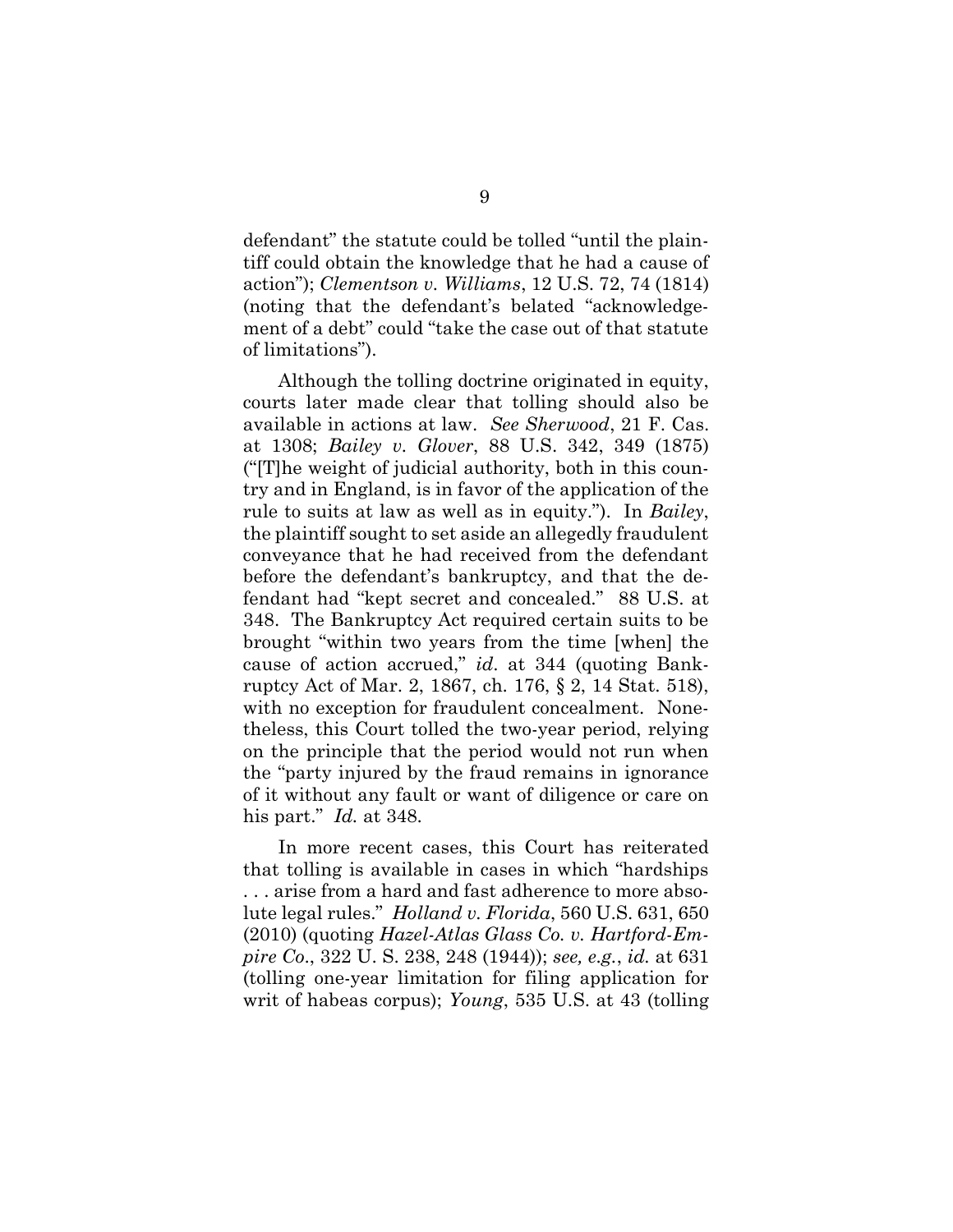three-year "lookback period" in bankruptcy proceedings); Rotella v. Wood, 528 U. S. 549 (2000) (tolling four-year period for filing civil suit under Racketeer Influenced and Corrupt Organizations Act); Zipes, 455 U.S. at 398 (tolling ninety-day deadline for filing charge with Equal Employment Opportunity Commission (EEOC)).

These examples demonstrate the long history of courts recognizing that tolling is appropriate when situations beyond a plaintiff's control make it difficult or impossible to meet a statutory deadline, even with the exercise of due diligence, such that it would be "inequitable or unjust" for the "bar of the statute" to apply, 2 Story, supra, § 1521, at 738.

### II. Congress Drafts Statutes with Equitable Tolling as a Background Principle, and This Court Has Therefore Held that Many Different Kinds of Deadlines May Be Equitably Tolled.

A. The doctrine permitting tolling in equitable circumstances is so deeply embedded in the law that this Court has recognized that Congress drafts "statutory time limits," Irwin, 498 U.S. at 95, in "light of this background principle," Young, 535 U.S. at 49-50; Irwin, 498 U.S. at 95 (describing a "rebuttable presumption of equitable tolling"); Holmberg v. Armbrecht, 327 U.S. 392, 397 (1945) (equitable tolling doctrine should be "read into every federal statute of limitations"); John F. Manning, Textualism and the Equity of the Statute, 101 Colum. L. Rev. 1, 114 (2001) ("statutes of limitations must be read against the embedded practice of equitable tolling").

For instance, in *Holmberg*, several creditors sued a shareholder of a land bank under the Federal Farm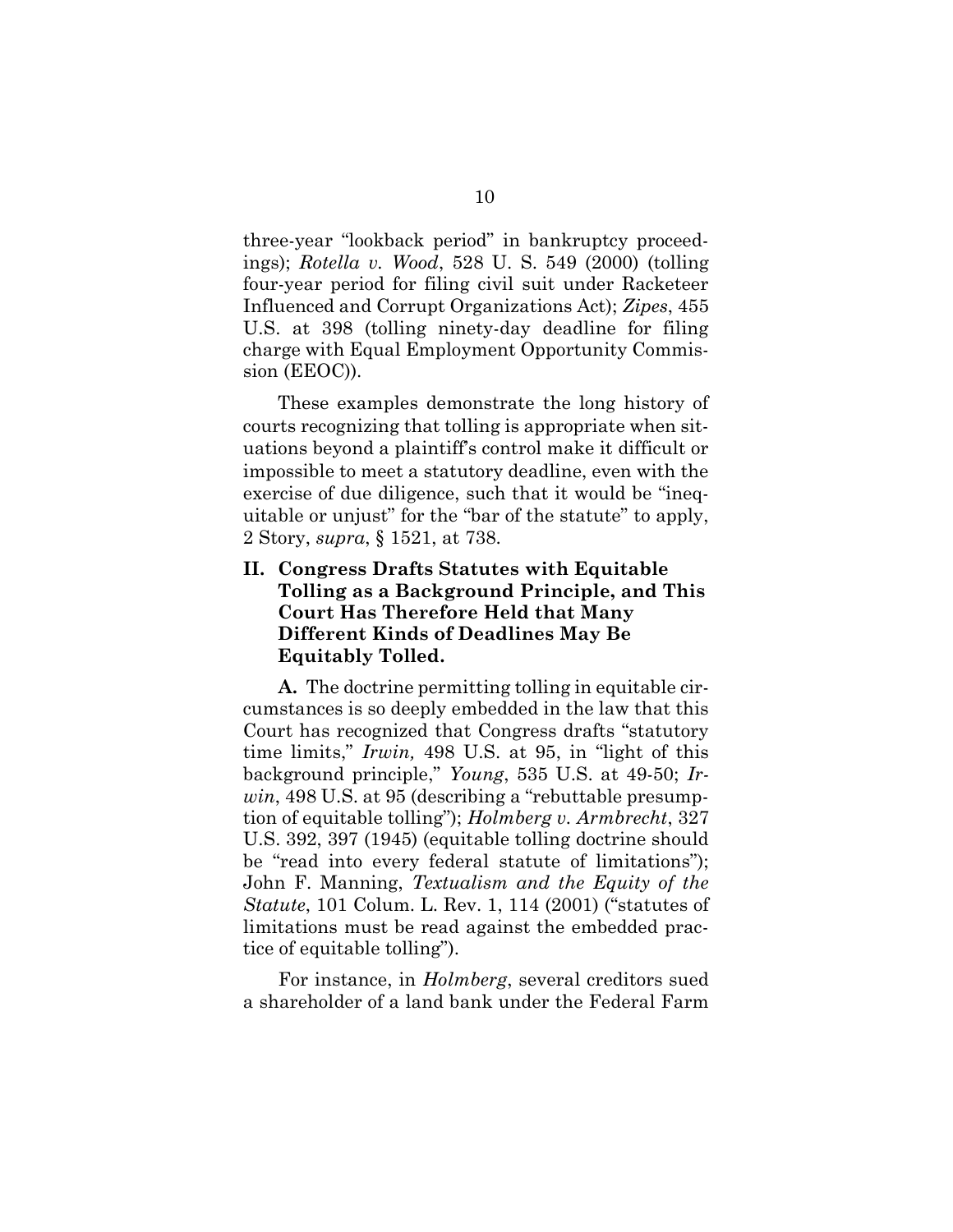Loan Act. 327 U.S. at 393. Anticipating the defendant's statute of limitations defense, the creditors alleged that they did not learn of the defendant's ownership of the stock until 1942 because his ownership had been "concealed" under another name. Id. This Court agreed with the creditors. Citing Bailey and Sherwood, it described the "old chancery rule" that permitted tolling when "a plaintiff has been injured by fraud and remains in ignorance of it without any fault or want of diligence or care on his part." Id. at 397. Because that equitable doctrine "is read into every federal statute," this Court reasoned, it should apply in the Federal Farm Loan Act as well. Id.; Sherwood, 21 F. Cas. at 1307 (noting that the exception for fraud or mistake would have been "well known" to the lawmakers who framed the limitations period).

In *Irwin*, this Court extended the presumption of tolling to "suits against the United States." Irwin, 498 U.S. at 95-96. Irwin considered whether a thirty-day period for filing suit against a federal agency under Title VII of the Civil Rights Act of 1964 was subject to equitable tolling. Id. at 94 (citing 42 U.S.C.  $\S 2000$ e-16(c) (1988)). In deciding that the deadline was subject to tolling, this Court affirmed the "rebuttable presumption of equitable tolling" applicable to any "time requirement in lawsuits between private litigants," id. at 95, and concluded that "the same rebuttable presumption of equitable tolling applicable against private defendants should also apply to suits against the United States," id. at 95-96.

This Court has explained that this presumption is doubly applicable to statutory deadlines contained in "humane and remedial Act[s]," *Burnett*, 380 U.S. at 427-28, that are designed to "aid claimants," *Honda v*. Clark, 386 U.S. 484, 496 (1967). In Honda, claimants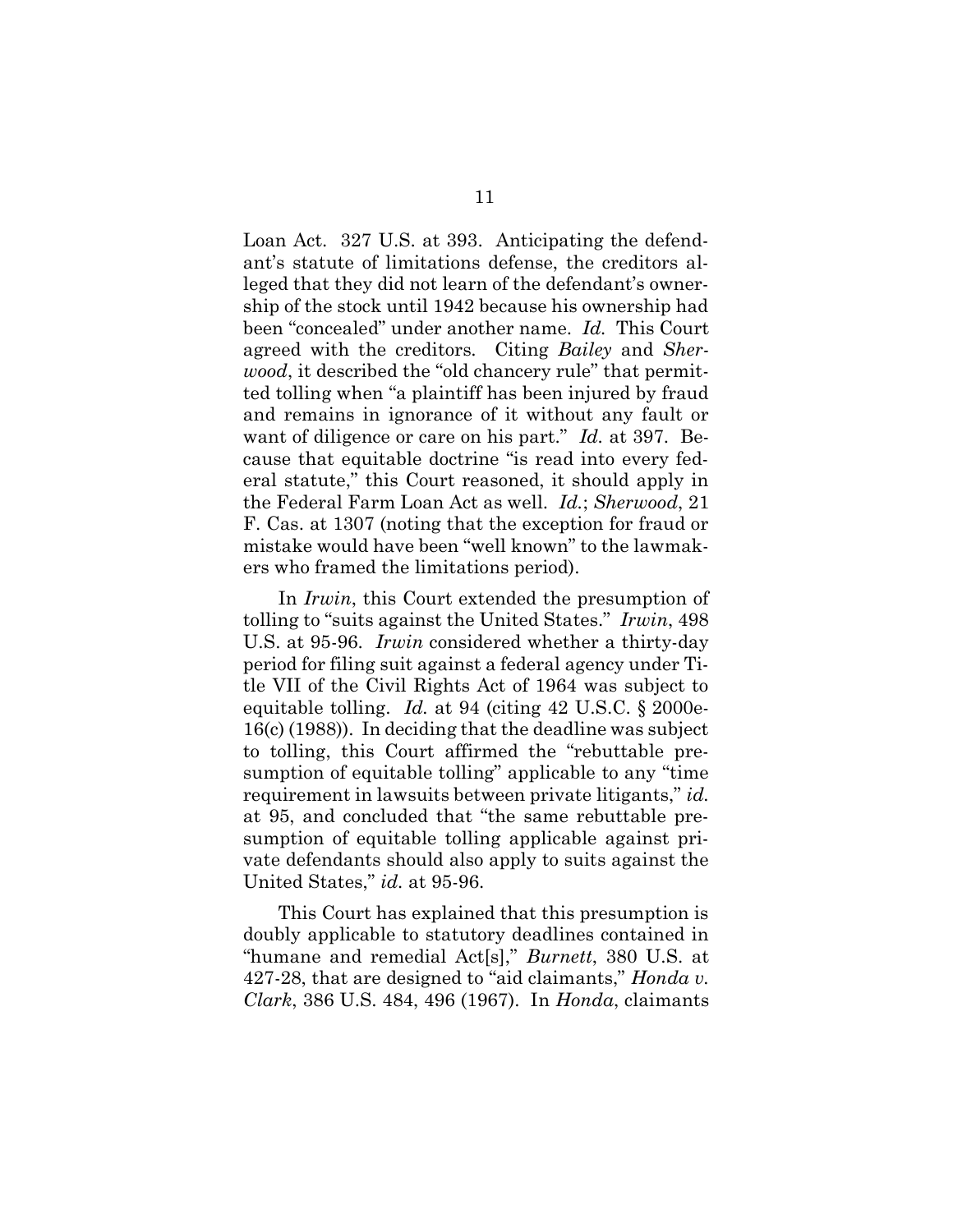of property held under the Trading with the Enemy Act, which had permitted the seizure of assets from businesses owned by Japanese nationals during WWII, sought to toll the Act's sixty-day deadline for appealing an administrative claim schedule. Id. at 493. This Court tolled the limitations period during the pendency of related litigation because it was consistent with the statutory scheme and equitable principles to do so. Id. at 501. Specifically, the statute "was intended to provide a method for the fair and equitable distribution of vested enemy assets," and the limitations period was "designed to further this end to aid claimants by expediting a final distribution," rather than to act "primarily as a shield for the Government." *Id.* at 495-96. Further, this Court emphasized, tolling the limitations period for some claims would not impact the "amount of others' claims" because other claimants had no interest in "the time of proof." Id. at 497. Finally, legislative history made clear that "the overall congressional purpose"—to address the country's "moral obligation" to compensate Japanese nationals with "proper claims"—was consistent with the application of tolling. Id. at 501.

Similarly, in Bowen, plaintiffs challenging a Social Security policy sought to toll the sixty-day deadline for appealing the Social Security administrator's denial of a claim for the period in which an allegedly illegal policy was "operative but undisclosed," 476 U.S. at 478. This Court held that the "application of the 'traditional equitable tolling principle'" to the deadline was "consistent with the overall congressional purpose" of the Social Security Act, *id.* at 480 (citing *Honda*, 386 U.S. at 501), to be "unusually protective of claimants" seeking benefits, id. at 480 (internal quotation marks omitted); see also Urie v. Thompson, 337 U.S. 163, 169-70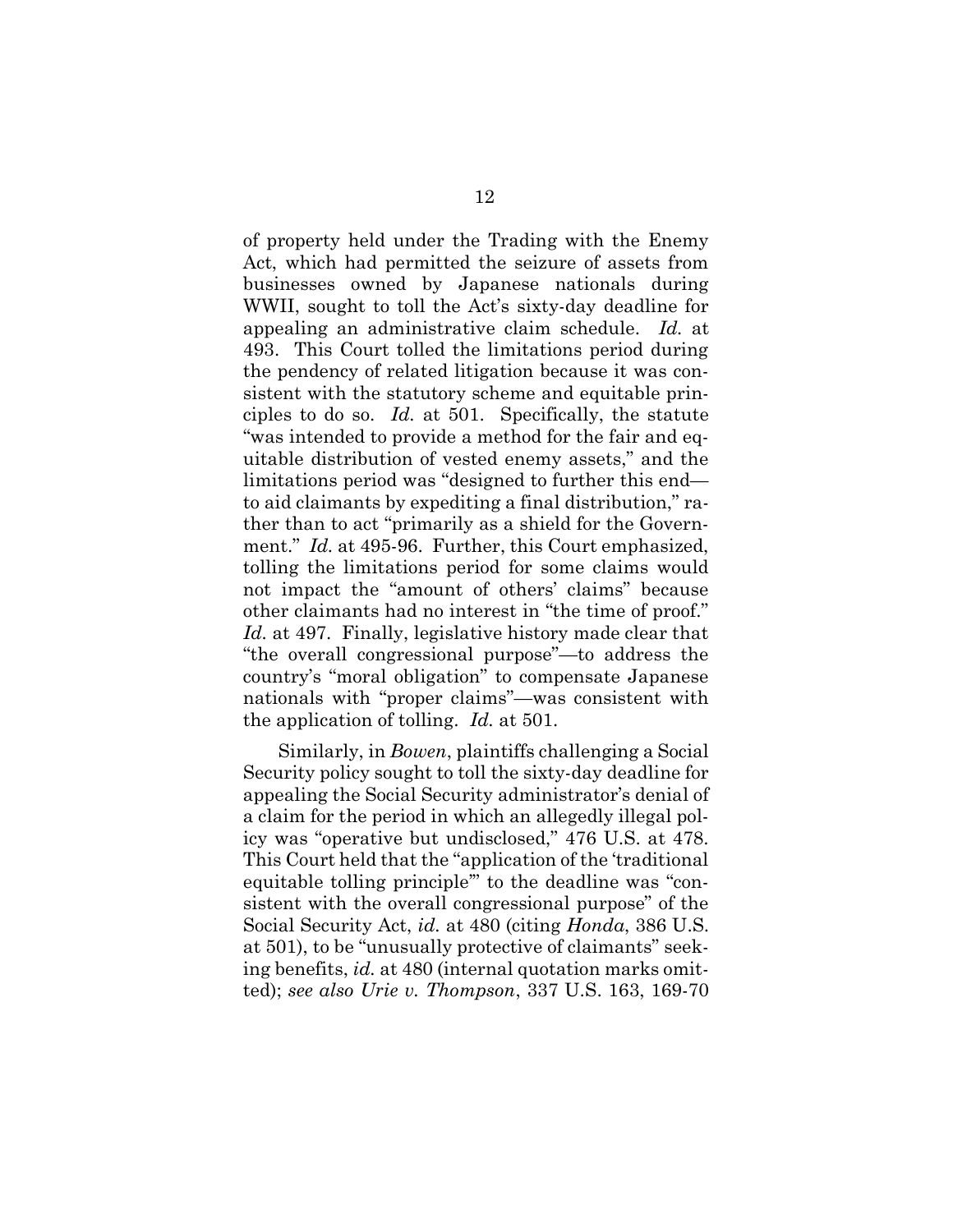(1949) (application of tolling to Federal Employers' Liability Act (FELA) statute of limitations was available because the "humane legislative plan" suggested that a plaintiff should not "waive[] his right to compensation" because of "blameless ignorance"); Burnett, 380 U.S. at 427-28 (tolling available because FELA was a "humane and remedial Act," and "the interests of justice require[d] vindication of the plaintiff's rights"); Boechler, 2022 WL 1177496, at \*6 (tolling is especially appropriate for limitations periods in statutes that were designed to allow "laymen, unassisted by trained lawyers" to initiate claims).

B. The availability of equitable tolling does not hinge on whether the provision at issue has the "functional characteristics of a statute of limitations," Pet. App. 33a, as defined narrowly by the court below. Historically, courts applied tolling principles in the context of many different kinds of time limits, even those that did not determine the timing for filing a suit and were not "triggered by harm from the breach of a legal duty owed by the opposing party," id. at 30a.

First, courts of equity analogized to tolling principles whenever they were called upon to assess a defense grounded upon the "lapse of time," even when there was no applicable statute of limitations. Lupton, 38 U.S. at 385-86. In Lupton, for example, this Court concluded that equitable tolling was available in the context of a "general rule" of equity courts that objections to the rulings of a Virginia Orphan's Court should be brought within a "reasonable time." Id. at 386 (noting that there could have been grounds to "justify or excuse" the delayed challenge). Although this "general rule" was an equitable practice adopted to protect the "acknowledged jurisdiction" of the Orphan's Court and was triggered by the decision of the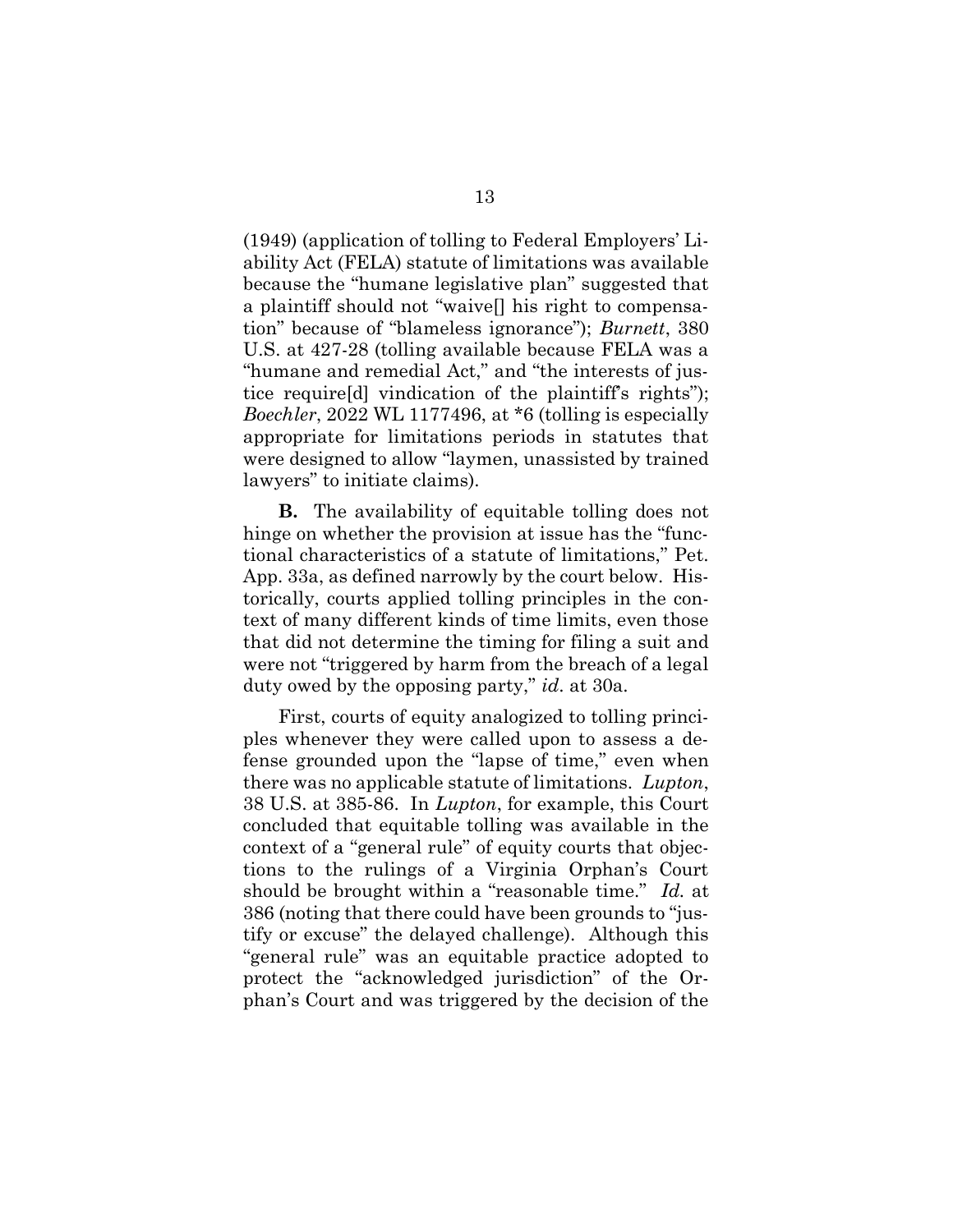Orphan's Court, id. at 385, rather than "the breach of a legal duty owed by the opposing party," Pet. App. 30a, this Court concluded that equitable tolling was available because the "general rule" requiring filings within a "reasonable time" was grounded in the equitable principle of laches and an "analogy" to the statute of limitations for the common law claim of account, which itself could be tolled in equitable circumstances. Lupton, 38 U.S. at 385-86 (noting that the prayer of the bill sought "in effect" to open the accounts of an executor).

Similarly, even before statutes of limitations existed, courts "recogniz[ed] the injustice of enforcing stale demands" and presumed that a debt or bond had been paid after a period of twenty years, 1 Wood, su $pra$ , § 1, 3, and that a trust had been extinguished after a similar "lapse of time," Agnell, supra, at 172. These equitable presumptions were decidedly not statutes of limitations that ran from the accrual of a cause of action, but rather were "established rule[s] . . . derived by analogy from the English statute of limitations." See 1 Wood, supra,  $\S 1$ , at 3 (citing Gregory v. Commonwealth, 121 Pa. 611 (1888)). Nevertheless, because equitable presumptions were sufficiently "analogous" to statutes of limitations, Cape Girardeau Cnty., to Use of Rd. & Canal Fund v. Harbison, 58 Mo. 90, 96 (1874), fraud would suspend the presumption just as it would a limitations period, Sherwood, 21 F. Cas. at 1307.

For example, in *Prevost*, this Court considered allegations that deceased defendants had participated in a secret trust. Prevost v. Gratz, 19 U.S. 481, 492 (1821). Because of the lapse of time and "antiquity of the transaction," this Court presumed that the trust had been "lawfully discharged or extinguished," *id.* at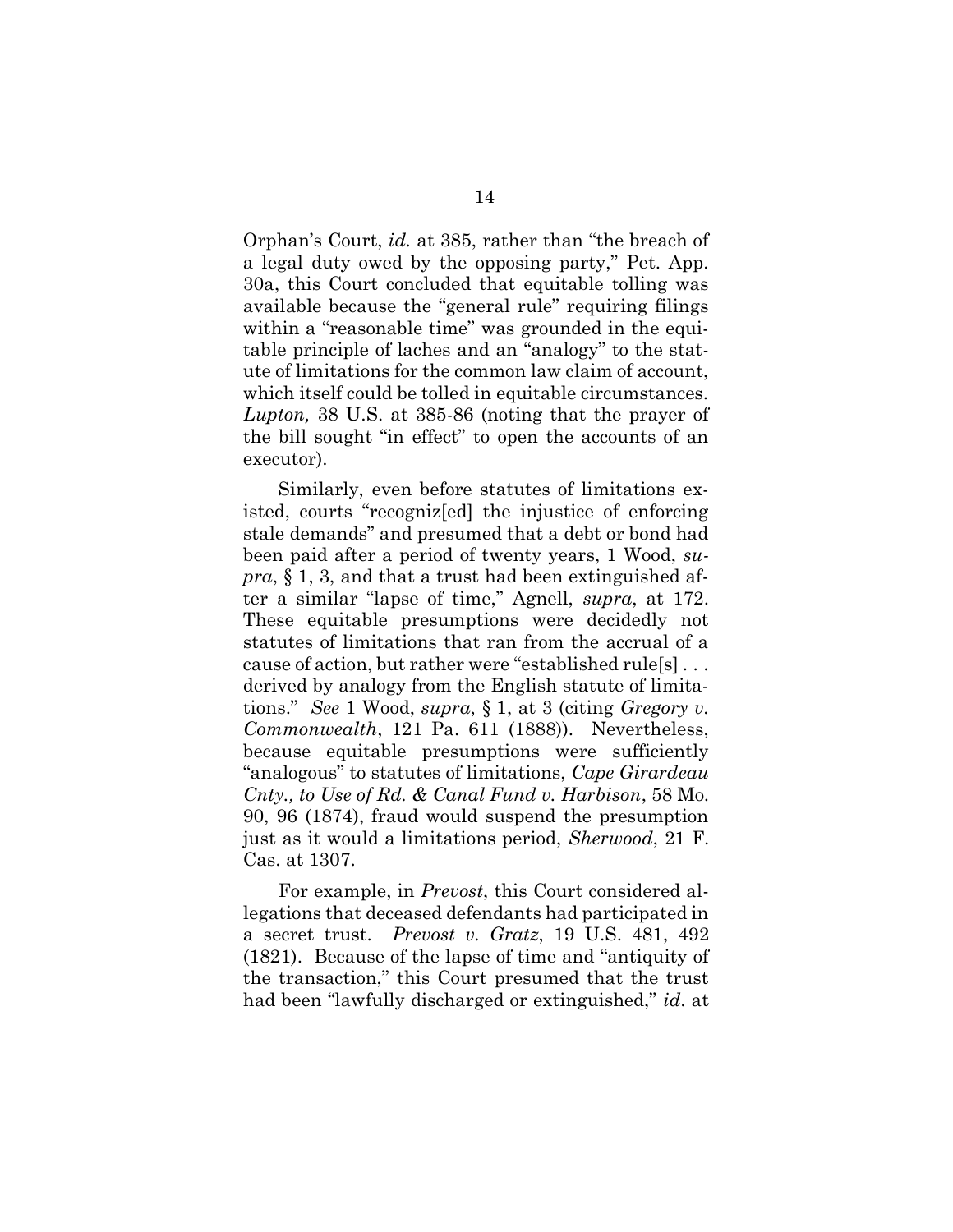493, but nevertheless noted that fraud, if "imputed and proved," would disturb the presumption, id. at 497; see 2 Wood, supra, § 275, at 706 (citing Prevost to describe the "imputation of fraud" alongside limitations cases); Hughes v. Edwards, 22 U.S. 489, 497-98 (1824) (describing equitable "circumstances" in which a mortgagee could rebut the presumption of discharge of a mortgage after a certain period of time); Piatt v. Vattier, 34 U.S. 405, 416 (1835) (noting the possibility of tolling or "overcom[ing]" the presumption created by a defendant's adverse possession).

Second, courts applied tolling principles to statutory deadlines creating a borrower's right of redemption—the right to re-purchase a property in a given period—even though redemption laws did not create or function as statutes of limitations, as defined by the court below. Reynolds v. Baker, 46 Tenn. 221, 229-30 (1869). In Reynolds, the Tennessee Supreme Court considered a statute that gave real estate debtors a two-year right of redemption. Id. at 223. The court considered the impact of a Civil War-era amendment to the state's constitution providing that "no statute of limitations" would be operative during the years of the war. Id. Because there were "essential differences" between the redemption law, which was "strictly a right to re-purchase . . . within the prescribed time," id. at 227, and a statute of limitations, which prescribed the time at which an "action . . . can be maintained," id. at 225, the court held that the redemption law was not a statute of limitations under the constitutional amendment, id. Nevertheless, the same court concluded that there should be exceptions to the "general rule" of the redemption period, including "where the debtor was prevented by the fraud of the purchaser[] from redeeming within the statutory time,"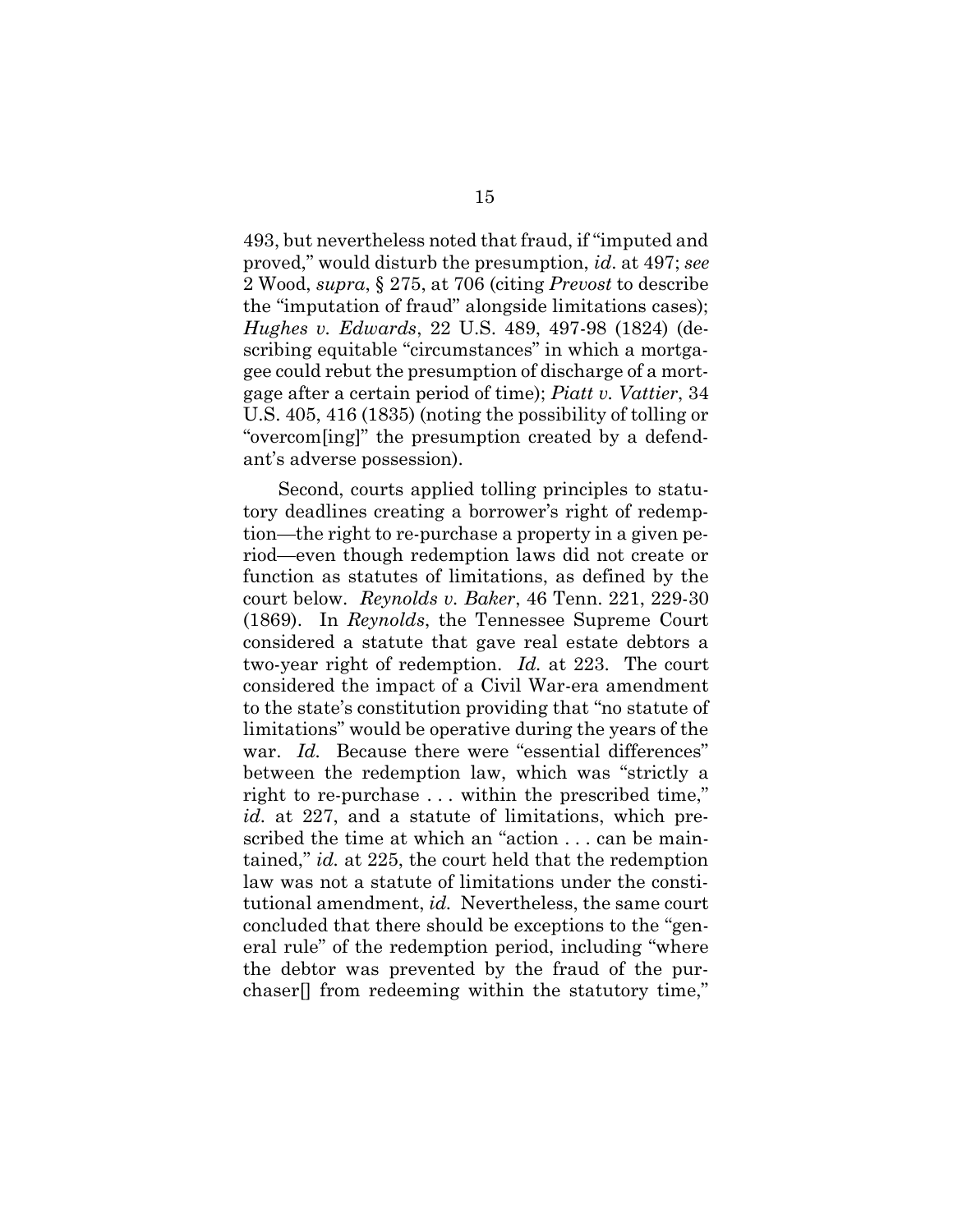and in cases of "duress, imprisonment, overwhelming power, and the like." Id. at 229.

Clearly, the period established by redemption laws was not "triggered by harm from the breach of a legal duty owed by the opposing party." Pet. App. 30a. A right of redemption was a right "to have a re-conveyance of the land" and ran from the initial conveyance. Reynolds, 46 Tenn. at 226. Further, redemption laws did not "start the clock on seeking a remedy" from a "remedial entity," Pet. App. 31a, but rather created a right to re-purchase the property from the purchaser. Nevertheless, courts routinely applied tolling principles in this context. 2 Wood, supra, § 233, at 548 n.3 (noting that a mortgagor's right to redeem could be tolled by "special circumstances" (citing Skinner v. Smith, 1 Day 124, 127 (Conn. 1803)); id. at § 231, 558 (noting that, in cases of fraud, "a court of equity will let the mortgagor in to redeem, although more than the statutory period has elapsed"); Michoud v. Girod, 45 U.S. 503, 561 (1846) (Louisiana statute allowing prescription, or acquisition of title after a certain period, could be set aside in "a case of actual fraud").<sup>2</sup>

As this history makes clear, courts have held that the doctrine of equitable tolling is available in a variety of circumstances, including in the context of deadlines other than statutes of limitations.

<sup>2</sup> More recently, some courts have analogized redemption statutes to statutes of repose which cannot be tolled, see, e.g., Jones v. Saxon Mortg., 537 F.3d 320, 327 (4th Cir. 1998) (right to redemption in the Truth in Lending Act is a "statute of repose," so "the time period stated therein is typically not tolled for any reason"), but others continue to permit tolling of the right to redemption, particularly in cases of "fraud or irregularity," see, e.g., Conlin v. Mortg. Elec. Registration Sys., Inc., 714 F.3d 355, 360 (6th Cir. 2013).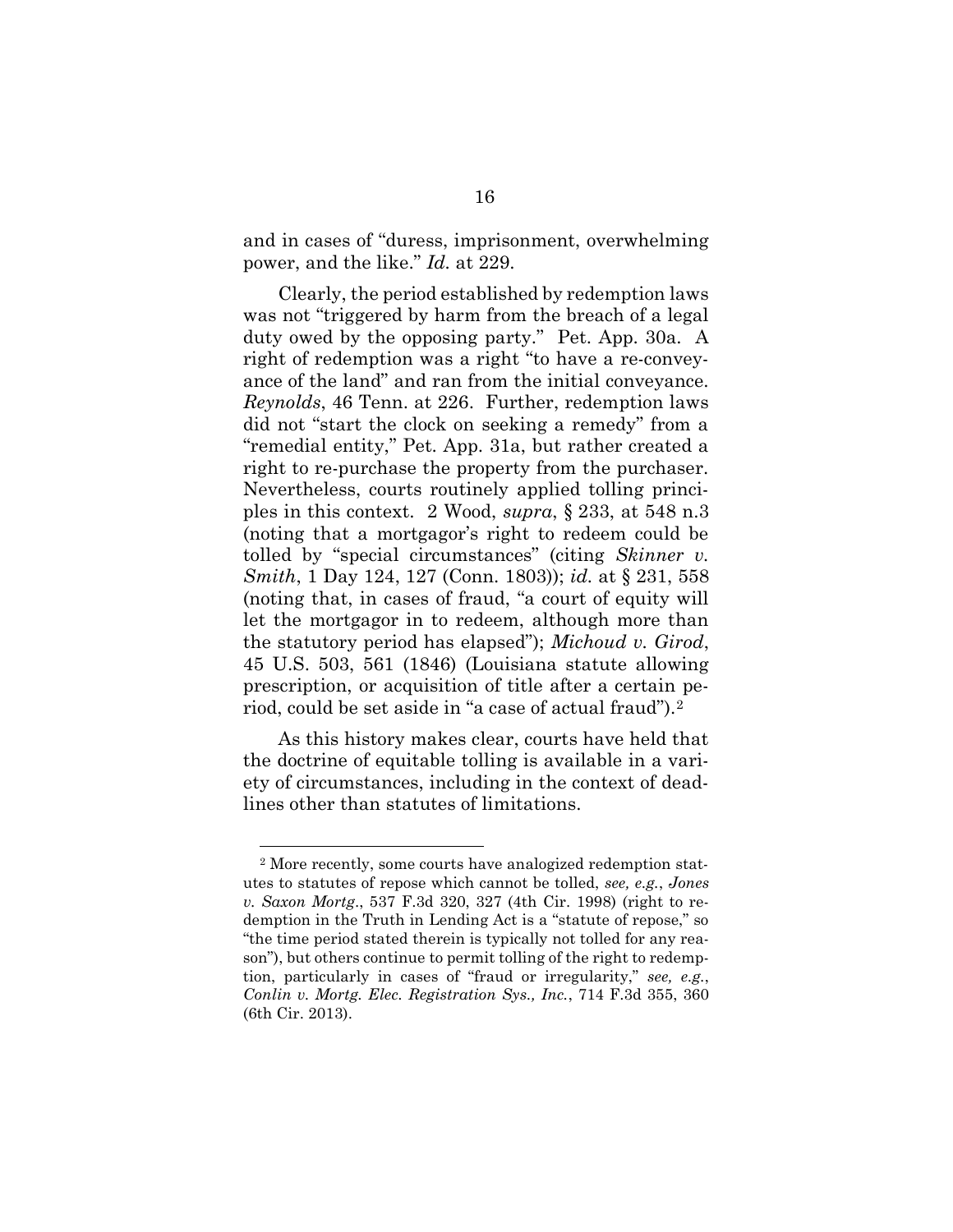C. This history is consistent with this Court's recent cases, which have stated that tolling is presumptively available in the context of any statutory "[t]ime requirement," Irwin, 498 U.S. at 95, that addresses "the end[s] served by a statute of limitations," Zipes, 455 U.S. at 394.

In *Zipes*, this Court held that the time limit for filing charges with the EEOC under Title VII of the Civil Rights Act of 1964 could be equitably tolled. Id. at 398. As the Court explained, "filing a timely charge of discrimination with the EEOC is not a jurisdictional prerequisite to suit, but a requirement . . . like a statute of limitations." Id. at 393 (emphasis added). The deadline was like a statute of limitations because legislators "described its purpose as preventing the pressing of stale claims, the end served by a statute of limitations." Id. at 394 (internal citations omitted). Furthermore, this Court explained that it would "honor the remedial purpose of the legislation as a whole" to permit "tolling when equity so requires." Id. at 398.

Similarly, in Young, this Court considered the application of Irwin (extending the presumption of tolling to suits against the United States, see supra at 11) to a statute establishing a three-year "lookback period" applicable to the Internal Revenue Service. Specifically, the statute entitled government entities to receive priority status for claims they made during a bankruptcy proceeding, provided that the claim was for a tax "due within three years before the bankruptcy petition was filed." Young, 535 U.S. at 46. As this Court acknowledged, the lookback period was "unlike most statutes of limitations." Id. at 47. First, it barred "only some, and not all, legal remedies for enforcing the claim." Id. Second, it was not, strictly speaking, triggered by "the breach of a legal duty owed by the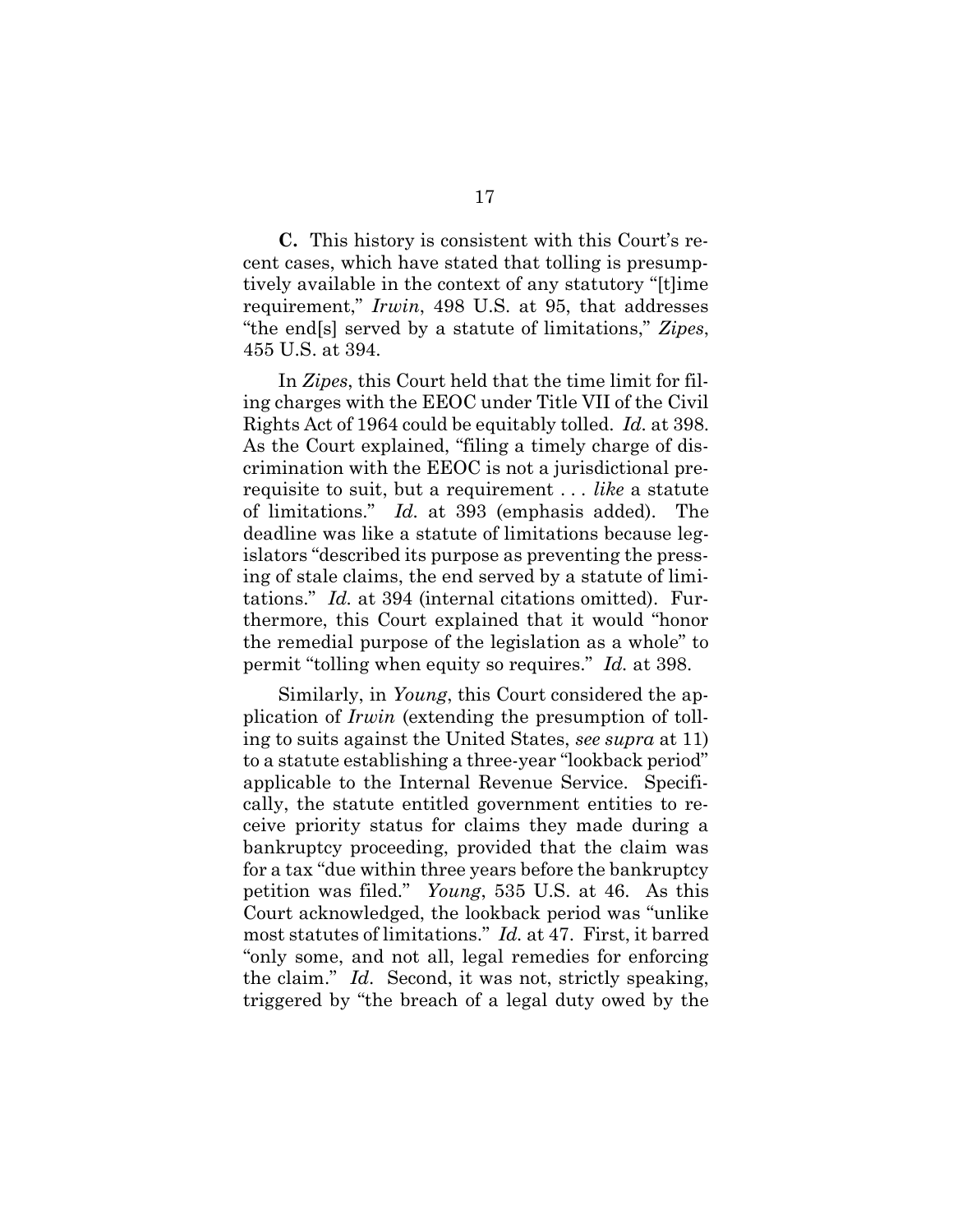opposing party," Pet. App. 30a, because the period began at the filing of an individual debtor's bankruptcy petition, Young, 535 U.S. at 46.

Despite these distinctions, this Court held that the "lookback period" was a "limitations period" subject to equitable tolling. Id. at 49. This Court focused on whether the statute "prescribes a period within which certain rights  $\dots$  may be enforced," id. at 47 (citing 1) Wood, supra,  $\S$  1, at 1), and furthered the policies of "repose, elimination of stale claims, and certainty about a plaintiff's opportunity for recovery and a defendant's potential liabilities," id. (internal quotation marks omitted). These features mattered more than the statute's relationship to a breach of a legal duty. Id.

Finally, in *Scarborough*, this Court considered whether a timely application for attorneys' fees under the Equal Access to Justice Act (EAJA) could be amended after the thirty-day filing deadline. 541 U.S. at 406 (citing 28 U.S.C.  $\S$  2412(d)). It held that the deadline was not jurisdictional, and that a curative amendment could be allowed based on the "relation back" doctrine, id. at 417, an equitable "limitations principle[]" similar to equitable tolling. According to this Court, this equitable principle should generally apply to the government in the same way it applies to private parties. Id. at 421-22. The fact that the thirtyday period was not triggered by "the breach of a legal duty owed by the opposing party," Pet. App. 30a, but rather a final judgment in the action, Scarborough, 541 U.S. at 408, did not make Irwin inapplicable, id. at 422.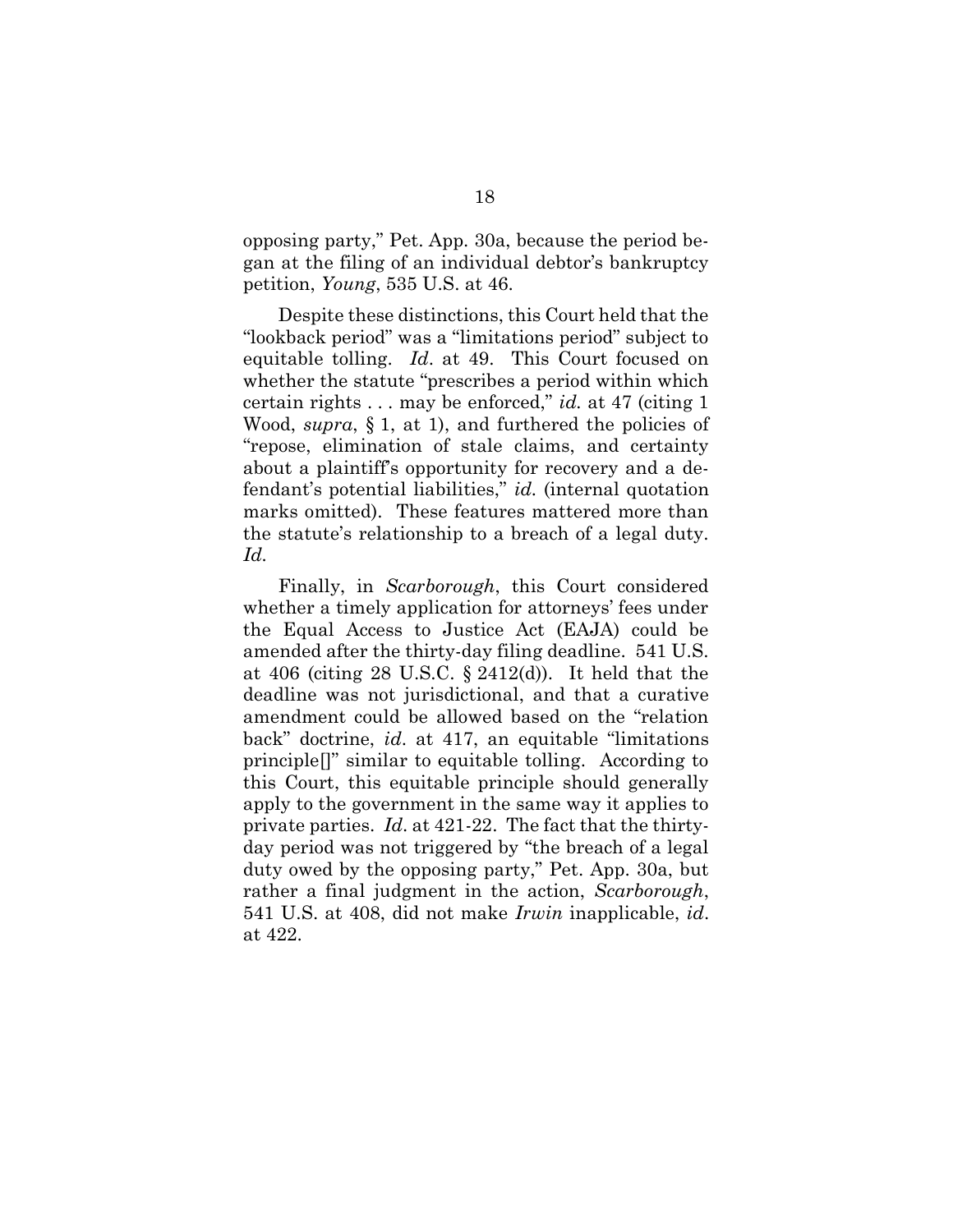### III. Equitable Tolling Should Be Available in the Context of  $\S 5110(b)(1)$ .

Section 5110 governs the "[e]ffective dates of awards" of compensation for veterans and provides that, unless "specifically provided otherwise . . . the effective date of an award . . . shall not be earlier than the date of receipt of application therefor" by the VA. 38 U.S.C. § 5110(a)(1). Section 5110(b)(1) provides an exception wherein the "effective date of an award . . . shall be the day following the date of the veteran's discharge," so long as the "application therefor is received within one year from such date of discharge or release" from the armed services. Id.  $\S 5110(b)(1)$ . In other words, § 5110(b)(1) creates a one-year "period within which certain rights"—namely, the right to retroactive compensation beginning at the date of discharge— "may be enforced," Young, 535 U.S. at 47.

The court below concluded that equitable tolling is categorically unavailable here because this statutory deadline does not function as a statute of limitations. This was wrong because, consistent with the long history of equitable tolling, this Court has held that equitable tolling is available for statutory deadlines that further the "same basic policies" as statutes of limitations, id., even if they do not function exactly like a statute of limitations. Here, the history of the oneyear period for filing retroactive claims makes clear that, much like a statute of limitations, it fosters "repose, elimination of stale claims, and certainty about a plaintiff's opportunity for recovery and a defendant's potential liabilities,'" id. (quoting Rotella, 528 U.S. at 555), and thus equitable tolling should be available,  $id.$ 

In 1943, when lawmakers amended veterans' benefits laws to provide for retroactive benefits, they initially sought to provide for retroactive compensation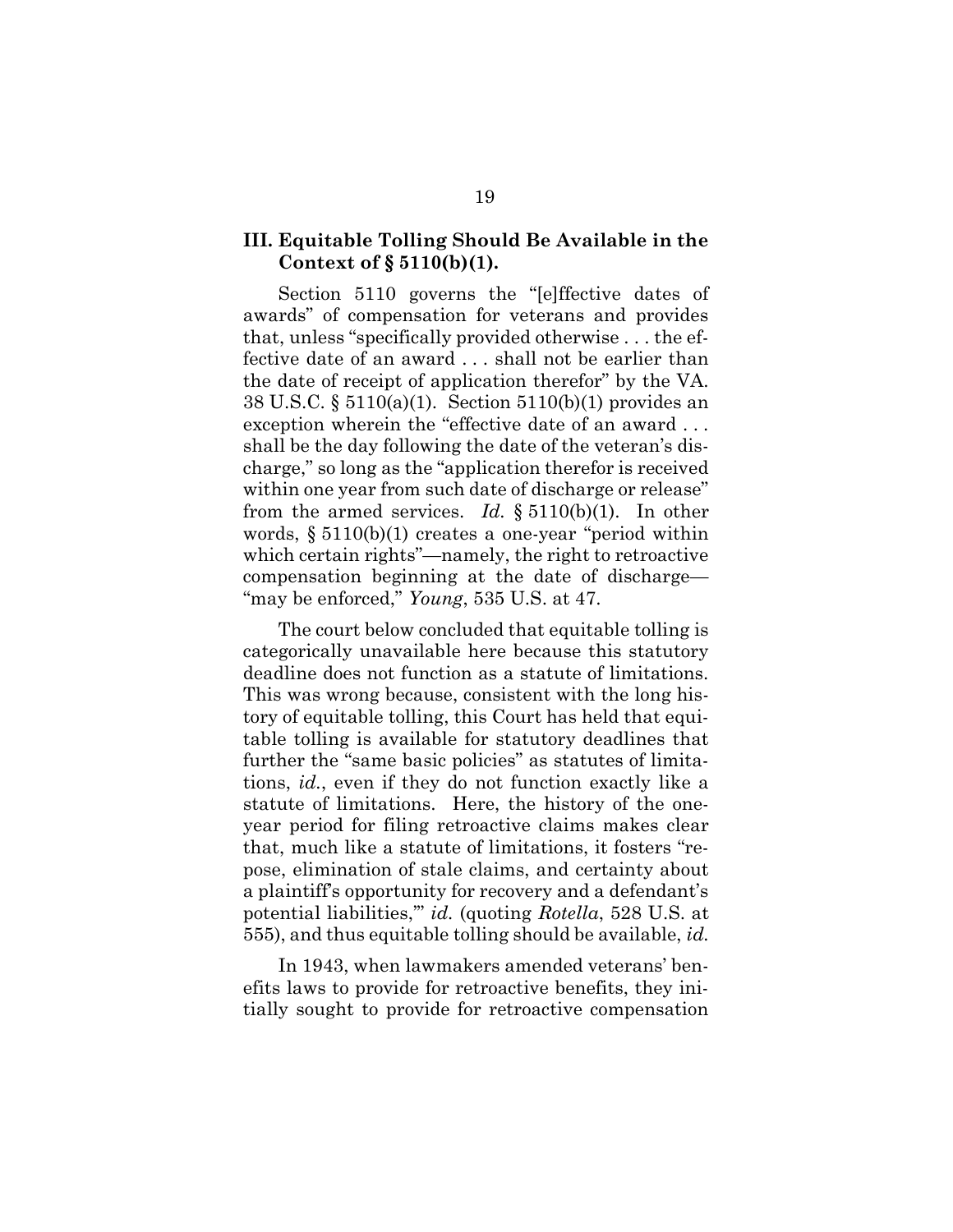for service-related disabilities "notwithstanding the date of filing a claim therefor," see A Bill to Amend Veterans Regulations, H.R. 1551, 78th Cong. (1943). They believed that this provision would "increase the compensation of many veterans" by permitting retroactive benefits from the date of discharge, rather than the date of application. 89 Cong. Rec. 6213 (1943) (Rep. Robsion) (explaining that "[u]nder the present law [a veteran] can only secure compensation from the date he makes his application").

The VA pushed back, advocating for a one-year "limitation on the retroactive payment of compensation," Effective Date for Entitlement to Pension or Compensation for Disability Resulting From Injury or Disability Incurred in Or Aggravated by Active Service, Report on H.R. 1551 (July 27, 1943), in order to "prevent[] the pressing of stale claims," Zipes, 455 U.S. at 394. In accepting the VA's advice, Congress settled on the one-year limit because that limit furthered the "end[s] served by a statute of limitations," id. at 394. Significantly,  $\S 5110(b)(1)$ 's one-year period was not enacted as a "shield for the government," Honda, 386 U.S. at 496; see Report on H.R. 1551, supra, at 2-3 (noting that the VA still anticipated making retroactive awards in the "far majority of cases," despite its advocacy for the one-year deadline), but rather to discourage claims that would be "difficult, if not impossible, to determine accurately," *id.* at 1. By preventing veterans from "defer[ring] any such claim as long as practicable," id., lawmakers sought to establish "certainty about a plaintiff's opportunity for recovery," Young, 535 U.S. at 47, prevent plaintiffs from sleeping on their rights, id., and prevent "fraudulent and unjust claims from starting up at great distances of time, when the evidence might no longer be within ...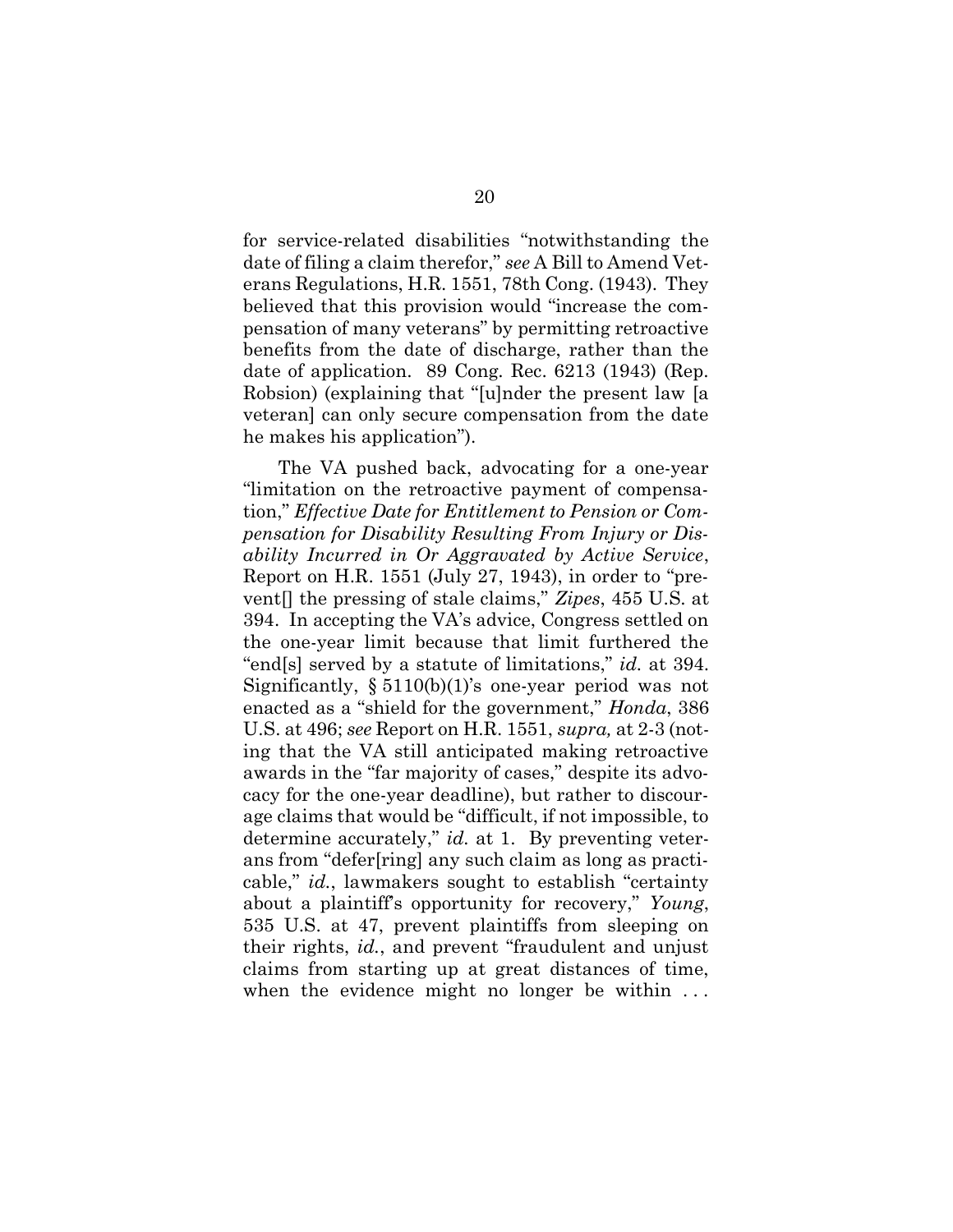reach," Sherwood, 21 F. Cas. at 1307.

In short, the one-year limit serves the purpose of a statute of limitations—"to require the reasonably diligent presentation" of claims. United States v. Kubrick, 444 U.S. 111, 123 (1979). And as is the case with statutes of limitations, the limit does not serve that purpose when "extraordinary circumstances" prevent claimants who otherwise "diligently pursued" their claims from meeting the statutorily prescribed deadline, Holland, 560 U.S. at 663; see Braun, 77 U.S. at 222 (tolling appropriate when a party "has been disabled . . . by a superior power, without any default of his own").

In addition to serving the same "ends . . . [as] a statute of limitations," Zipes, 455 U.S. at 394, § 5110(b)(1) is housed within exactly the type of "humane," "remedial," and claimant-protective scheme in which the presumption in favor of tolling is most applicable, Burnett, 380 U. S. at 427-28. As this Court has acknowledged, Congress designed veterans' benefits statutes to be "unusually protective' of claimants," Henderson ex rel. Henderson v. Shinseki, 562 U.S. 428, 437 (2011) (citing Heckler, 467 U.S. at 106-07), "design[ing] [them] to function throughout with a high degree of informality and solicitude for the claimant," id. at 431, and anticipating that "the veteran [would] often [be] unrepresented during the claims proceedings," Shinseki v. Sanders, 556 U.S. 396, 412 (2009); Pet'r Br. 27-29.

Indeed, when legislators passed the benefits provision in 1943, during a "great and terrible war," 89 Cong. Rec. 6213 (1943) (Rep. Bennett), they planned to "simplify[] adjudicative practices and administrative procedure," and "correct certain inequalities arising under existing law," id. at 6210 (Rep. Rankin); see id.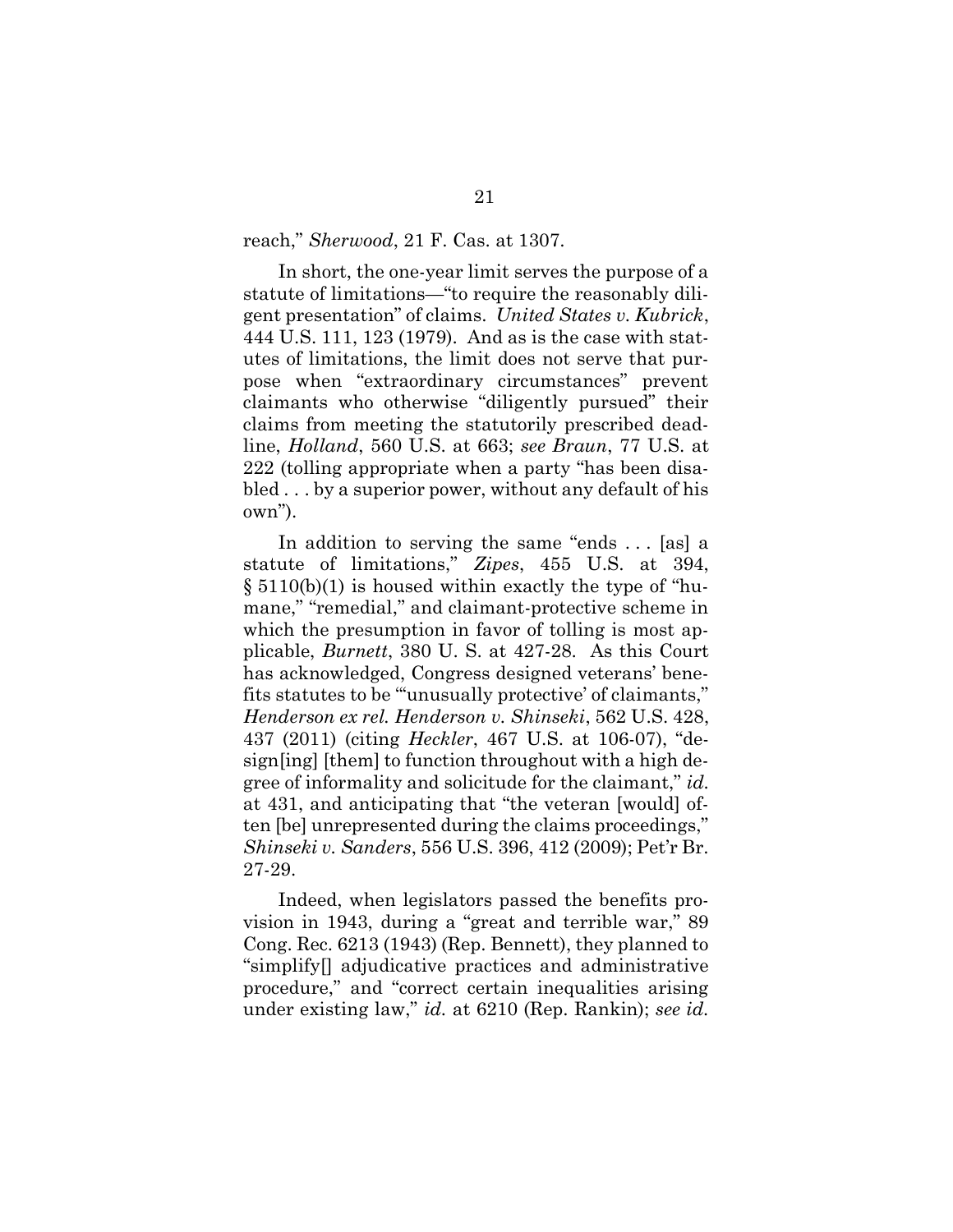at 6213 (Rep. Bennett) (describing a desire to "do all we can for those sturdy citizens who today are giving their all for the stars and stripes"). Lawmakers doubled down on that objective when they consolidated veterans' benefits laws into title 38 of the U.S. Code in 1958, Pub. L. No. 85-857, 72 Stat. 1226, again seeking to benefit disabled veterans by enabling them to "use [the law] with . . . confident understanding," H. R. Rep. No. 85-2259 (1958). In sum, the nature of the veterans' benefits provision—a remedial statute written with great solicitude for applicants who served their country—reinforces the conclusion that tolling should be available here.

Finally, as this Court recognized in Honda, the fact that tolling the limitations period for some claims would not affect the "amount of others' claims" also supports the view that equitable tolling should be available. 386 U.S. at 497. Here, a conclusion that tolling is available would not "affect the amount of others' claims," id., as each veteran's entitlement to compensation is assessed independently.

\* \* \*

Since our nation's Founding, courts have exercised the power to extend statutory deadlines when applying them "would be inequitable or unjust." 2 Story, supra, § 1521, at 738. Because of this "long history," Holland, 560 U.S. at 651, the presumption that equitable tolling is available has become "hornbook law," Young, 535 U.S. at 49, particularly for deadlines contained in "humane" and claimant-protective legislation, Urie, 337 U.S. at 170. The court below ignored this history, as well as this Court's precedent, making a "mockery" of Arellano's right to seek retroactive benefits, Hanger, 73 U.S. at 538. The decision of the court